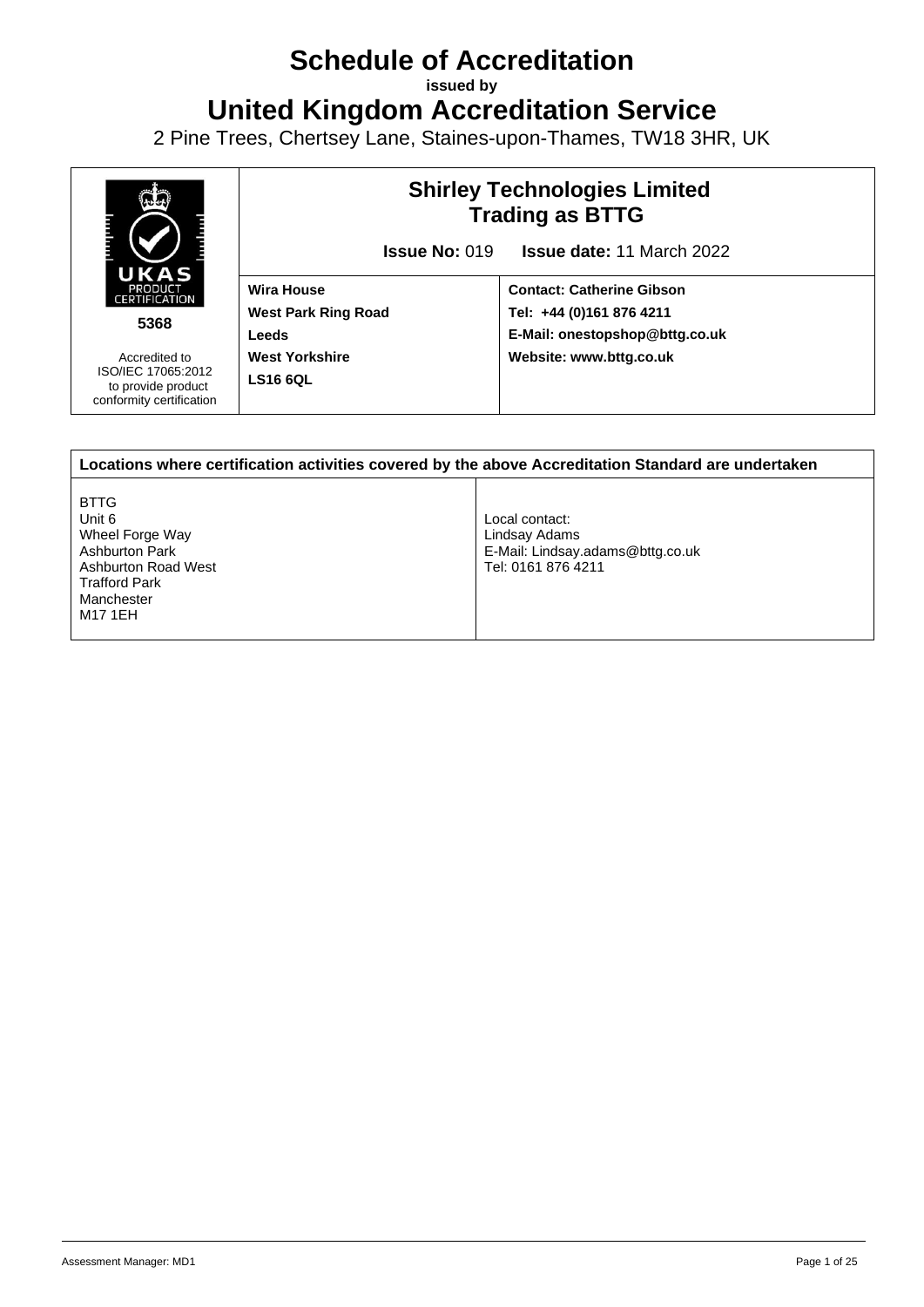

Accredited to ISO/IEC 17065:2012 to provide product conformity certification

## **Schedule of Accreditation issued by United Kingdom Accreditation Service**

2 Pine Trees, Chertsey Lane, Staines -upon-Thames, TW18 3HR, UK

# **Shirley Technologies Limited Trading as BTTG**

**Issue No:** 019 **Issue date:** 11 March 2022

# DETAIL OF ACCREDITATION

| Accreditation for the purpose of UK Approved Body Activity in accordance with UKCA Requirements<br>and UKAS Publication GEN 5 |                                                                 |                                                          |                                                                                                                                                                                                                                                                                                                                                                                                                                                                                                                                                                                                                                                     |
|-------------------------------------------------------------------------------------------------------------------------------|-----------------------------------------------------------------|----------------------------------------------------------|-----------------------------------------------------------------------------------------------------------------------------------------------------------------------------------------------------------------------------------------------------------------------------------------------------------------------------------------------------------------------------------------------------------------------------------------------------------------------------------------------------------------------------------------------------------------------------------------------------------------------------------------------------|
| <b>Directive/Regulation</b>                                                                                                   | <b>Conformity Assessment</b><br><b>Procedure/Module/Article</b> | <b>Category of</b><br>products or<br>individual products | <b>Essential requirements:</b><br><b>Product Specifications/</b><br><b>Properties/Standards</b>                                                                                                                                                                                                                                                                                                                                                                                                                                                                                                                                                     |
| <b>Construction</b><br><b>Products Regulation</b><br>2011 (retained EU law<br>EUR 305/2011) as<br>amended by the              | Annex V-<br>Test Laboratory (AVCP)<br>System 3                  | 95/467/EC<br>Gypsum products<br>(2/4)                    | EN 12859:2011<br>EN 12860:2001<br>EN 12860:2001/AC:2002<br>EN 520:2004+A1:2009                                                                                                                                                                                                                                                                                                                                                                                                                                                                                                                                                                      |
| <b>Construction Products</b><br>(Amendment etc.) (EU<br>Exit) Regulations 2019<br>and the Construction<br>Products (Amendment | Annex V-<br>Test Laboratory (AVCP)<br>System 3                  | 96/580/EC<br>Curtain wallings (1/1)                      | EN 13830:2003                                                                                                                                                                                                                                                                                                                                                                                                                                                                                                                                                                                                                                       |
| etc.) (EU Exit)<br>Regulations 2020                                                                                           | Annex V-<br><b>FPC Certification</b><br>Body (AVCP) System 2+   | 96/581/EC<br>Geotextiles (1/2)                           | EN 13249:2000<br>EN 13249:2000/A1:2005<br>EN 13249:2016<br>EN 13250:2000<br>EN 13250:2000/A1:2005<br>EN 13250:2016<br>EN 13251:2000<br>EN 13251:2000/A1:2005<br>EN 13251:2016<br>EN 13252:2000<br>EN 13252:2000/A1:2005<br>EN 13252:2016<br>EN 13253:2000<br>EN 13253:2000/A1:2005<br>EN 13253:2016<br>EN 13254:2000<br>EN 13254:2000/A1:2005<br>EN 13254:2000/AC:2003<br>EN 13254:2016<br>EN 13255:2000<br>EN 13255:2000/A1:2005<br>EN 13255:2000/AC:2003<br>EN 13255:2016<br>EN 13256:2000<br>EN 13256:2000/A1:2005<br>EN 13256:2000/AC:2003<br>EN 13256:2016<br>EN 13257:2000<br>EN 13257:2000/A1:2005<br>EN 13257:2000/AC:2003<br>EN 13257:2016 |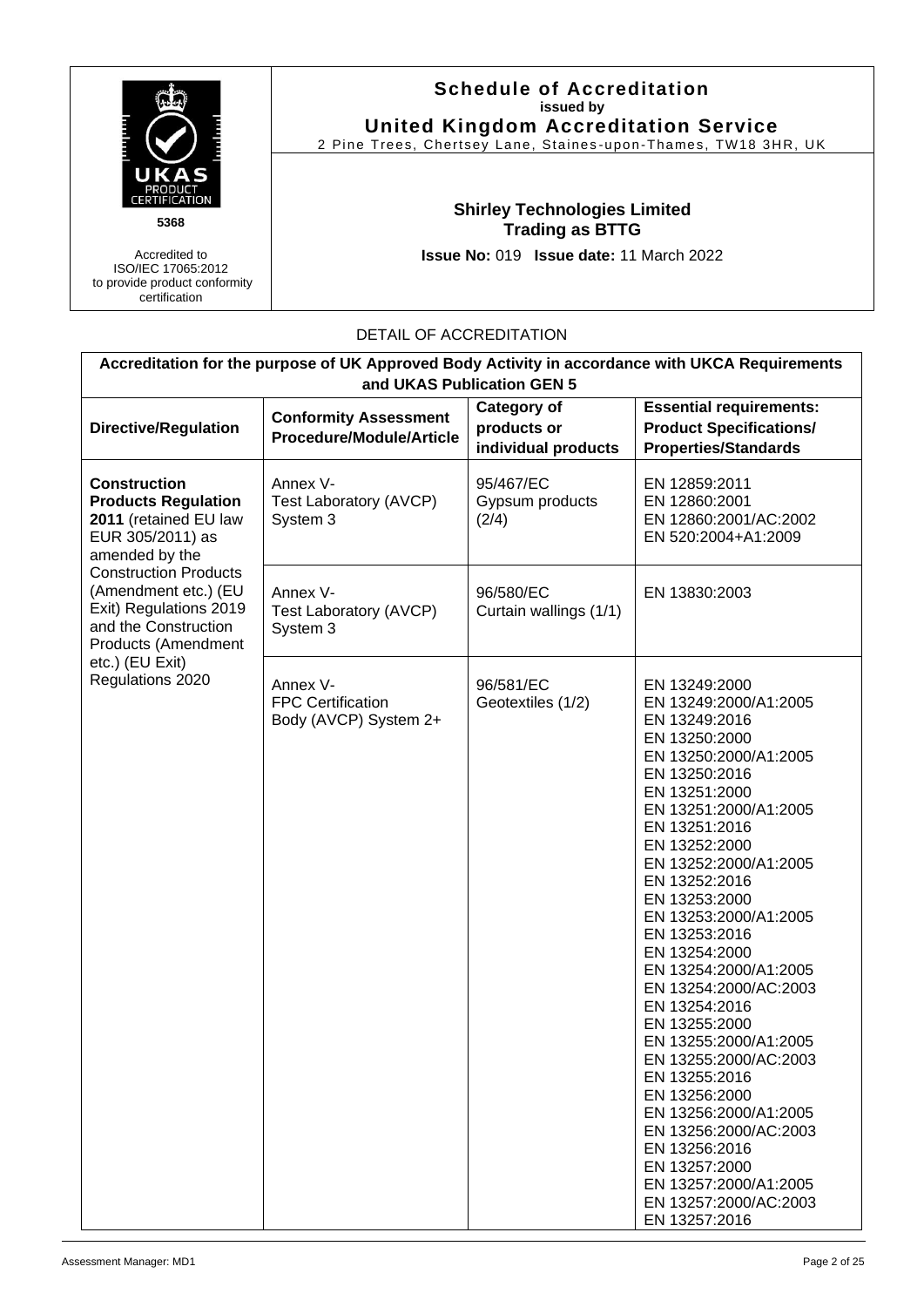|                                                                                                                                                                                                                                                                                                      | <b>Schedule of Accreditation</b><br>issued by<br><b>United Kingdom Accreditation Service</b><br>2 Pine Trees, Chertsey Lane, Staines-upon-Thames, TW18 3HR, UK |                                                                                                |                                                                                                                                                                                                                                                                                    |  |  |
|------------------------------------------------------------------------------------------------------------------------------------------------------------------------------------------------------------------------------------------------------------------------------------------------------|----------------------------------------------------------------------------------------------------------------------------------------------------------------|------------------------------------------------------------------------------------------------|------------------------------------------------------------------------------------------------------------------------------------------------------------------------------------------------------------------------------------------------------------------------------------|--|--|
| <b>IFICATION</b><br>5368                                                                                                                                                                                                                                                                             | <b>Shirley Technologies Limited</b><br><b>Trading as BTTG</b>                                                                                                  |                                                                                                |                                                                                                                                                                                                                                                                                    |  |  |
| Accredited to<br>ISO/IEC 17065:2012<br>to provide product conformity<br>certification                                                                                                                                                                                                                |                                                                                                                                                                | Issue No: 019 Issue date: 11 March 2022                                                        |                                                                                                                                                                                                                                                                                    |  |  |
|                                                                                                                                                                                                                                                                                                      |                                                                                                                                                                | and UKAS Publication GEN 5                                                                     | Accreditation for the purpose of UK Approved Body Activity in accordance with UKCA Requirements                                                                                                                                                                                    |  |  |
| <b>Directive/Regulation</b>                                                                                                                                                                                                                                                                          | <b>Conformity Assessment</b><br>Procedure/Module/Article                                                                                                       | <b>Category of</b><br>products or<br>individual products                                       | <b>Essential requirements:</b><br><b>Product Specifications/</b><br><b>Properties/Standards</b>                                                                                                                                                                                    |  |  |
| <b>Construction</b><br><b>Products Regulation</b><br>2011 (retained EU law<br>EUR 305/2011) as<br>amended by the<br><b>Construction Products</b><br>(Amendment etc.) (EU<br>Exit) Regulations 2019<br>and the Construction<br>Products (Amendment<br>etc.) (EU Exit)<br>Regulations 2020<br>(cont'd) | Annex V-<br><b>FPC Certification</b><br>Body (AVCP) System 2+<br>(cont'd)                                                                                      | 96/581/EC<br>Geotextiles (1/2)<br>(cont'd)                                                     | EN 13265:2000<br>EN 13265:2000/A1:2005<br>EN 13265:2000/AC:2003<br>EN 13265:2016<br>EN 13361:2004<br>EN 13361:2004/A1:2006<br>EN 13362:2005<br>EN 13491:2004<br>EN 13491:2004/A1:2006<br>EN 13492:2004<br>EN 13492:2004/A1:2006<br>EN 13493:2005<br>EN 15381:2008<br>EN 15382:2008 |  |  |
|                                                                                                                                                                                                                                                                                                      | Annex V-<br>Test Laboratory (AVCP)<br>System 3                                                                                                                 | 97/462/EC<br>Wood-based panels<br>(2/2)                                                        | EN 13986:2004                                                                                                                                                                                                                                                                      |  |  |
|                                                                                                                                                                                                                                                                                                      | Annex V-<br>Test Laboratory (AVCP)<br>System 3                                                                                                                 | 97/808/EC<br>Floorings (2/2)                                                                   | EN 13454-1:2004<br>EN 13813:2002<br>EN 14016-1:2004<br>EN 14041:2004<br>EN 14041:2004/AC:2006                                                                                                                                                                                      |  |  |
|                                                                                                                                                                                                                                                                                                      | Annex V-<br>Product<br>Certification Body (AVCP)<br>(System 1)                                                                                                 | 97/808/EC<br>Floorings (2/2)                                                                   | EN 14041:2004<br>EN 14041:2004/AC:2006                                                                                                                                                                                                                                             |  |  |
|                                                                                                                                                                                                                                                                                                      | Annex V- Test Laboratory<br>(AVCP) System 3                                                                                                                    | 97/808/EC<br>Floorings (2/2)                                                                   | EN 12057:2004<br>EN 12058:2004                                                                                                                                                                                                                                                     |  |  |
|                                                                                                                                                                                                                                                                                                      | Annex V- Test Laboratory<br>(AVCP) System 3                                                                                                                    | 98/436/EC<br>Roof coverings,<br>rooflights, roof<br>windows and<br>ancillary products<br>(2/6) | EN 490: 2011<br>EN 490:2004<br>EN 490:2004/A1:2006<br>EN 492:2004<br>EN 492:2004/A1:2005<br>EN 492:2004/A2:2006                                                                                                                                                                    |  |  |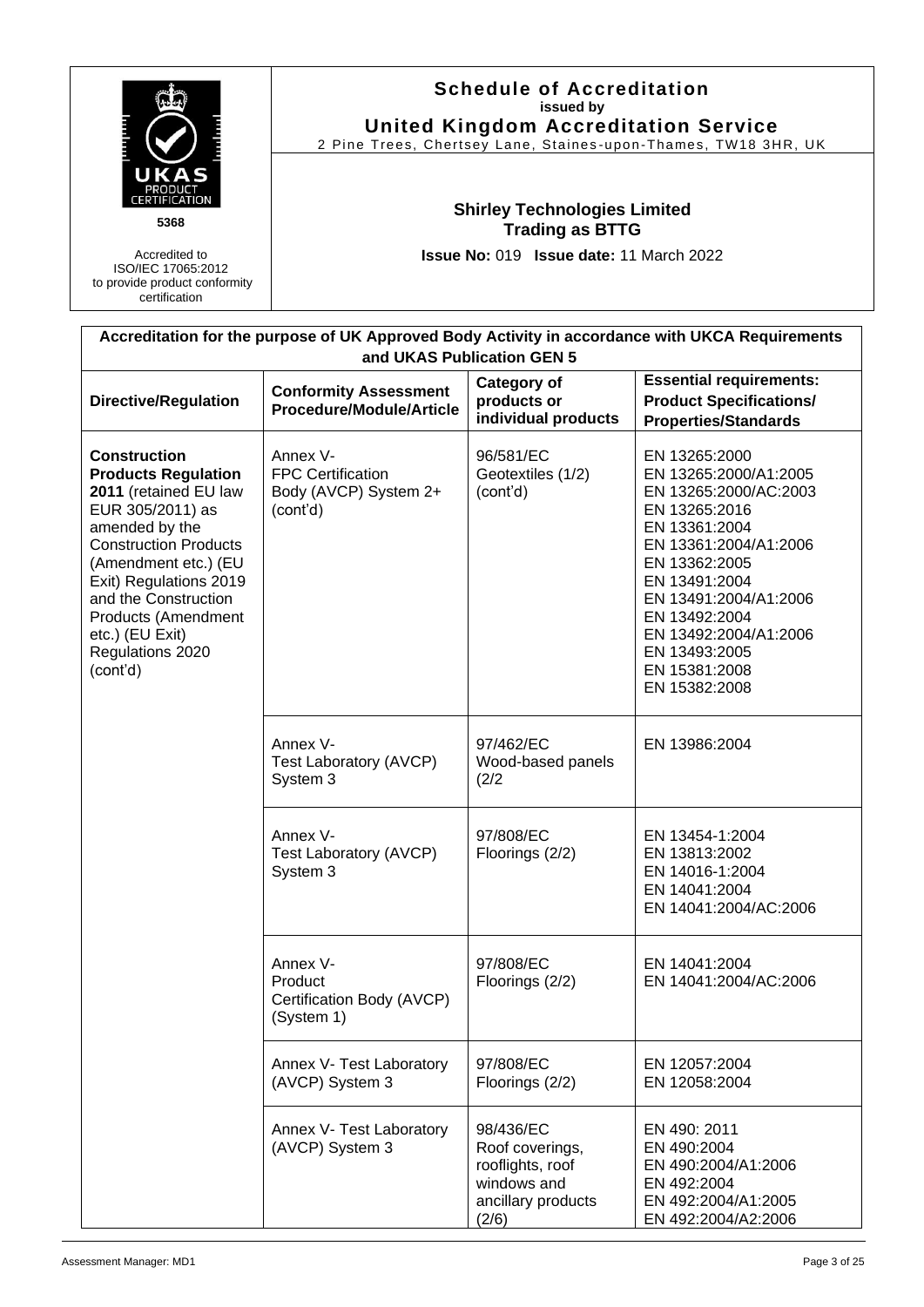|                                                                                                                               | <b>Schedule of Accreditation</b><br>issued by<br><b>United Kingdom Accreditation Service</b><br>2 Pine Trees, Chertsey Lane, Staines-upon-Thames, TW18 3HR, UK |                                                                            |                                                                                                                   |  |  |
|-------------------------------------------------------------------------------------------------------------------------------|----------------------------------------------------------------------------------------------------------------------------------------------------------------|----------------------------------------------------------------------------|-------------------------------------------------------------------------------------------------------------------|--|--|
| 5368                                                                                                                          | <b>Shirley Technologies Limited</b><br><b>Trading as BTTG</b>                                                                                                  |                                                                            |                                                                                                                   |  |  |
| Accredited to<br>ISO/IEC 17065:2012<br>to provide product conformity<br>certification                                         |                                                                                                                                                                | Issue No: 019 Issue date: 11 March 2022                                    |                                                                                                                   |  |  |
|                                                                                                                               |                                                                                                                                                                | and UKAS Publication GEN 5                                                 | Accreditation for the purpose of UK Approved Body Activity in accordance with UKCA Requirements                   |  |  |
| <b>Directive/Regulation</b>                                                                                                   | <b>Conformity Assessment</b><br>Procedure/Module/Article                                                                                                       | <b>Category of</b><br>products or<br>individual products                   | <b>Essential requirements:</b><br><b>Product Specifications/</b><br><b>Properties/Standards</b>                   |  |  |
| <b>Construction</b><br><b>Products Regulation</b><br>2011 (retained EU law<br>EUR 305/2011) as<br>amended by the              | Annex V- Test Laboratory<br>(AVCP) System 3                                                                                                                    | 98/437/EC<br>Internal and external<br>wall and ceiling<br>finishes (1/5)   | EN 13964:2004<br>EN 13964:2004/A1:2006                                                                            |  |  |
| <b>Construction Products</b><br>(Amendment etc.) (EU<br>Exit) Regulations 2019<br>and the Construction<br>Products (Amendment | Annex V- Test Laboratory<br>(AVCP) System 3                                                                                                                    | 98/437/EC<br>Internal and external<br>wall and ceiling<br>finishes (1/5)   | EN 438-7:2005                                                                                                     |  |  |
| etc.) (EU Exit)<br>Regulations 2020<br>(cont'd)                                                                               | Annex V- Test Laboratory<br>(AVCP) System 3                                                                                                                    | 98/437/EC<br>Internal and external<br>wall and ceiling<br>finishes $(2/5)$ | EN 14411:2006                                                                                                     |  |  |
|                                                                                                                               | Annex V- Test Laboratory<br>(AVCP) System 3                                                                                                                    | 98/437/EC<br>Internal and external<br>wall and ceiling<br>finishes (2/5)   | EN 13964:2004<br>EN 13964:2004/A1:2006                                                                            |  |  |
|                                                                                                                               | Annex V- Test Laboratory<br>(AVCP) System 3                                                                                                                    | 98/437/EC<br>Internal and external<br>wall and ceiling<br>finishes $(2/5)$ | EN 438-7:2005                                                                                                     |  |  |
|                                                                                                                               | Annex V- Test Laboratory<br>(AVCP) System 3                                                                                                                    | 98/437/EC<br>Internal and external<br>wall and ceiling<br>finishes $(3/5)$ | EN 438-7:2005<br>EN 1469:2004<br>EN 13964:2004<br>EN 13964:2004/A1:2006<br>EN 14716:2004<br>EN 15102:2007+A1:2011 |  |  |
|                                                                                                                               | Annex V- Product<br>Certification Body (AVCP)<br>(System 1)                                                                                                    | 98/437/EC<br>Internal and external<br>wall and ceiling<br>finishes $(3/5)$ | EN 438-7:2005<br>EN 14716:2004<br>EN 15102:2007+A1:2011                                                           |  |  |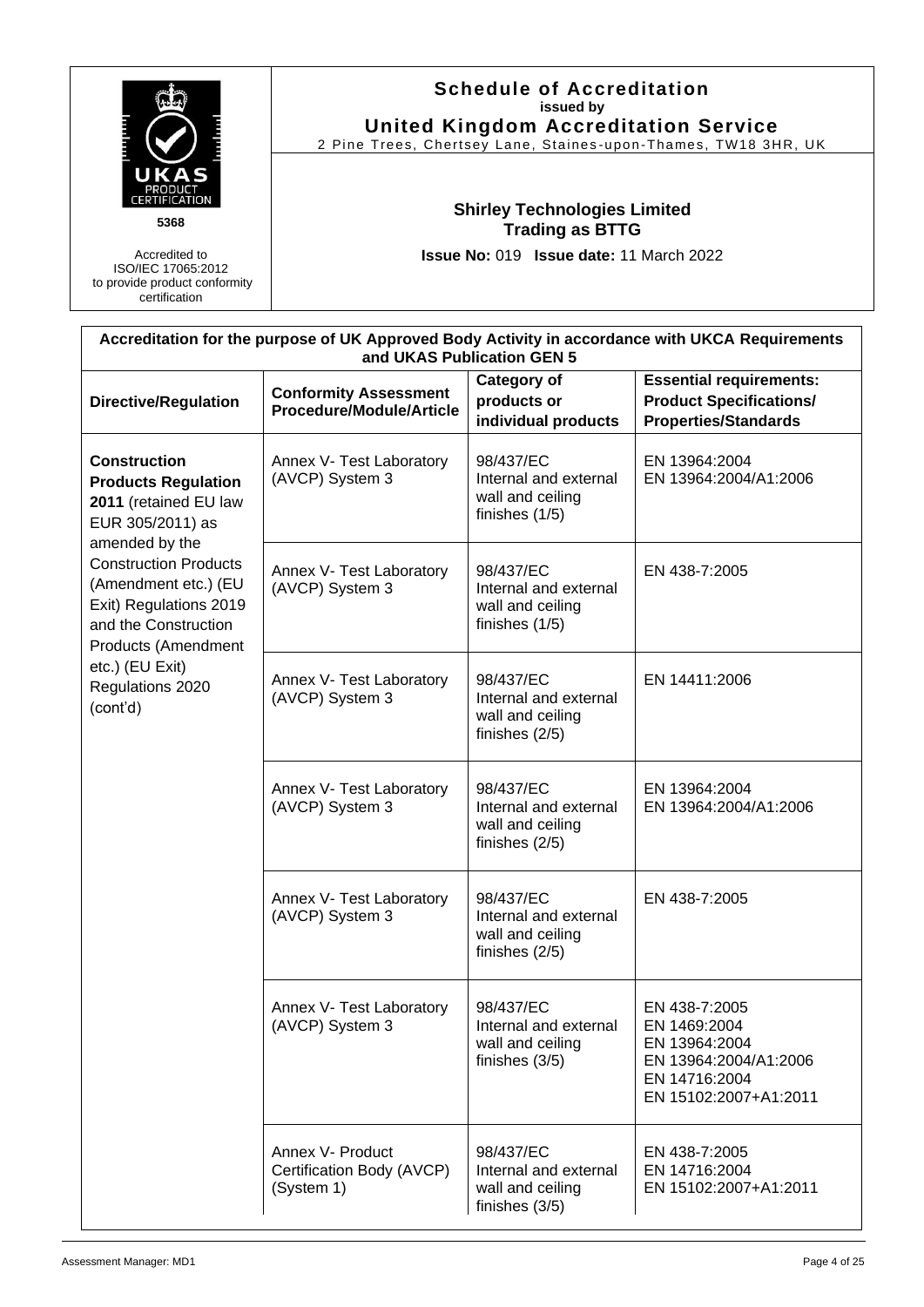|                                                                                                                                             |                                                                                                          | <b>Schedule of Accreditation</b><br><b>United Kingdom Accreditation Service</b><br>2 Pine Trees, Chertsey Lane, Staines-upon-Thames, TW18 3HR, UK |                                                                                                             |
|---------------------------------------------------------------------------------------------------------------------------------------------|----------------------------------------------------------------------------------------------------------|---------------------------------------------------------------------------------------------------------------------------------------------------|-------------------------------------------------------------------------------------------------------------|
| UKAS<br>5368<br>Accredited to<br>ISO/IEC 17065:2012<br>to provide product conformity<br>certification                                       | <b>Shirley Technologies Limited</b><br><b>Trading as BTTG</b><br>Issue No: 019 Issue date: 11 March 2022 |                                                                                                                                                   |                                                                                                             |
|                                                                                                                                             |                                                                                                          | and UKAS Publication GEN 5                                                                                                                        | Accreditation for the purpose of UK Approved Body Activity in accordance with UKCA Requirements             |
| <b>Directive/Regulation</b>                                                                                                                 | <b>Conformity Assessment</b><br>Procedure/Module/Article                                                 | <b>Category of products</b><br>or individual<br>products                                                                                          | <b>Essential requirements:</b><br><b>Product Specifications/</b><br><b>Properties/Standards</b>             |
| <b>Construction</b><br><b>Products</b><br><b>Regulation</b><br>2011 (retained<br>EU                                                         | <b>FPC Certification</b><br>Body (AVCP) System 2+                                                        | 98/437/EC Internal<br>and external wall and<br>ceiling finishes (3/5)                                                                             | EN 14716:2004                                                                                               |
| law EUR 305/2011)<br>as amended by the<br>Construction<br>Products<br>(Amendment<br>$etc.$ )<br>(EU Exit) Regulations<br>2019<br>and<br>the | Annex V- Test Laboratory<br>(AVCP) System 3                                                              | 98/437/EC<br>Internal and external<br>wall and ceiling<br>finishes $(4/5)$                                                                        | EN 438-7:2005<br>EN 1469:2004<br>EN 14411:2006<br>EN 13964:2004<br>EN 13964:2004/A1:2006                    |
| Construction<br><b>Products</b><br>(Amendment<br>$etc.$ )<br>(EU Exit) Regulations<br>2020 (cont'd)                                         | Annex V- FPC Certification<br>Body (AVCP) System 2+                                                      | 99/90/EC<br>Membranes (1/3) : -<br>Damp proofing sheets<br>(in buildings).                                                                        | EN 13967:2004<br>EN 13967:2004/A1:2006<br>EN 13969:2004<br>EN 13969:2004/A1:2006                            |
|                                                                                                                                             | Annex V- FPC Certification<br>Body (AVCP) System 2+                                                      | 99/90/EC<br>Membranes $(1/3)$ : -<br>Roof sheets (in<br>buildings).                                                                               | EN 13707:2004+A2:2009                                                                                       |
|                                                                                                                                             | Annex V- Test Laboratory<br>(AVCP) System 3                                                              | 99/90/EC<br>Membranes $(1/3)$ : -<br>Water vapour control<br>layers (in buildings).                                                               | EN 13859-1:2005+A1:2008<br>EN 13970:2004<br>EN 13970:2004/A1:2006<br>EN 13984:2004<br>EN 13984:2004/A1:2006 |
|                                                                                                                                             | Annex V- Test Laboratory<br>(AVCP) System 3                                                              | 99/90/EC<br>Membranes (1/3):<br>Roof underlays (in<br>buildings).                                                                                 | EN 13859-2:2010                                                                                             |
|                                                                                                                                             | Annex V- Test Laboratory<br>(AVCP) System 3                                                              | 99/90/EC<br>Membranes (2/3) : -<br>Water vapour control<br>layers (for uses subject<br>to reaction to fire<br>regulations).                       | EN 13859-1:2005+A1:2008<br>EN 13970:2004<br>EN 13970:2004/A1:2006<br>EN 13984:2004<br>EN 13984:2004/A1:2006 |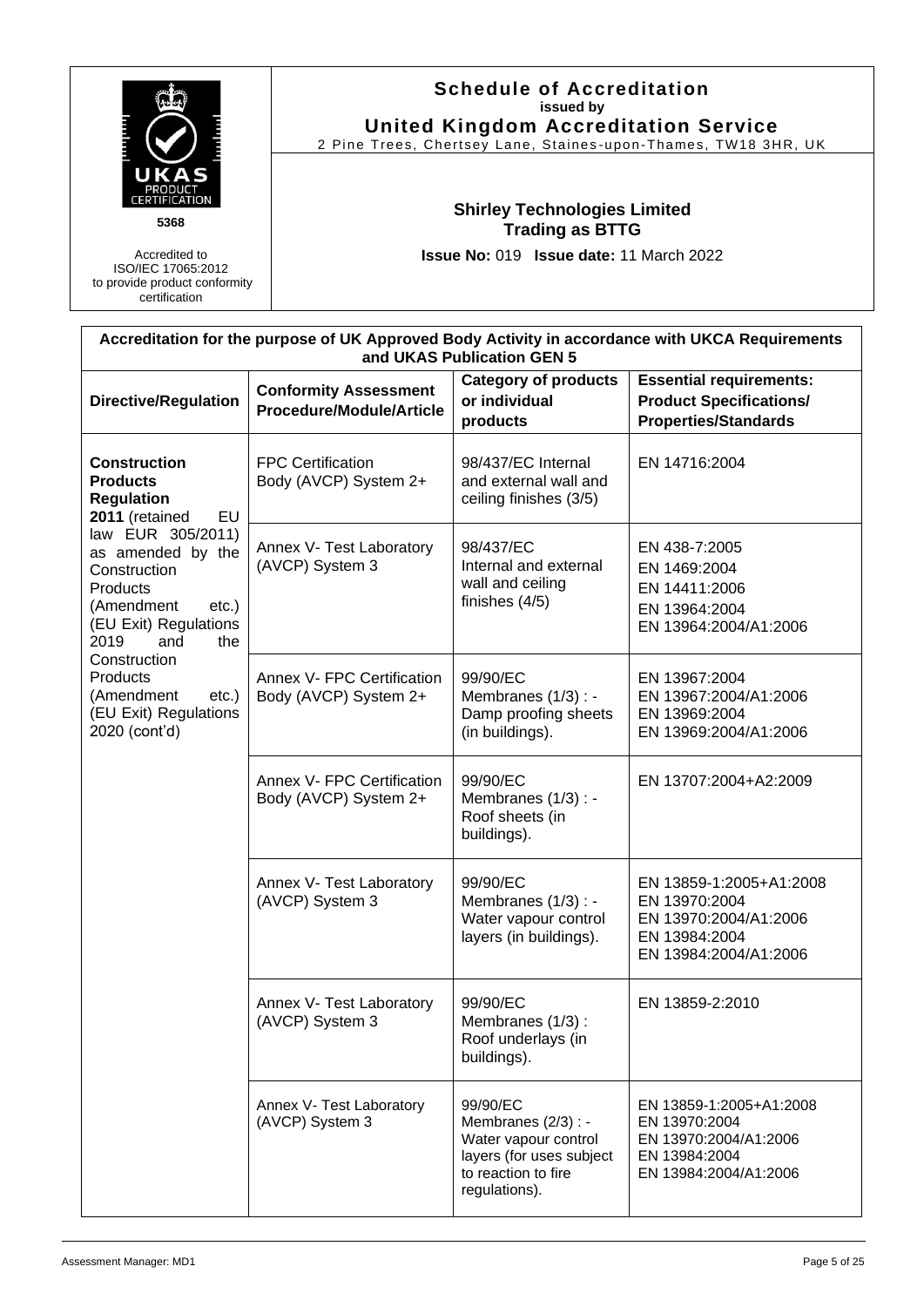| UKAS<br><b>PRODUC</b><br>CERTIFICATION<br>5368<br>Accredited to<br>ISO/IEC 17065:2012                                                                            | <b>Schedule of Accreditation</b><br>issued by<br><b>United Kingdom Accreditation Service</b><br>2 Pine Trees, Chertsey Lane, Staines-upon-Thames, TW18 3HR, UK<br><b>Shirley Technologies Limited</b><br><b>Trading as BTTG</b><br>Issue No: 019 Issue date: 11 March 2022 |                                                                                                                             |                                                                                                             |
|------------------------------------------------------------------------------------------------------------------------------------------------------------------|----------------------------------------------------------------------------------------------------------------------------------------------------------------------------------------------------------------------------------------------------------------------------|-----------------------------------------------------------------------------------------------------------------------------|-------------------------------------------------------------------------------------------------------------|
| to provide product conformity<br>certification                                                                                                                   |                                                                                                                                                                                                                                                                            |                                                                                                                             | Accreditation for the purpose of UK Approved Body Activity in accordance with UKCA Requirements             |
|                                                                                                                                                                  |                                                                                                                                                                                                                                                                            | and UKAS Publication GEN 5                                                                                                  |                                                                                                             |
| <b>Directive/Regulation</b>                                                                                                                                      | <b>Conformity Assessment</b><br><b>Procedure/Module/Article</b>                                                                                                                                                                                                            | <b>Category of products</b><br>or individual<br>products                                                                    | <b>Essential requirements:</b><br><b>Product Specifications/</b><br><b>Properties/Standards</b>             |
| <b>Construction</b><br><b>Products</b><br><b>Regulation</b><br>2011 (retained<br>EU<br>law EUR 305/2011)<br>as amended by the<br>Construction                    | Annex V- Test Laboratory<br>(AVCP) System 3                                                                                                                                                                                                                                | 99/90/EC<br>Membranes (2/3) : -<br>Roof sheets (for uses<br>subject to reaction to<br>fire regulations).                    | EN 13707:2004+A2:2009                                                                                       |
| Products<br>(Amendment<br>$etc.$ )<br>(EU Exit) Regulations<br>2019<br>and<br>the<br>Construction<br>Products<br>(Amendment<br>$etc.$ )<br>(EU Exit) Regulations | Annex V- Test Laboratory<br>(AVCP) System 3                                                                                                                                                                                                                                | 99/90/EC<br>Membranes (2/3) : -<br>Roof underlays (for<br>uses subject to<br>reaction to fire<br>regulations).              | EN 13859-2:2010                                                                                             |
| 2020 (cont'd)                                                                                                                                                    | Annex V- Product<br>Certification Body (AVCP)<br>(System 1)<br>FPC Certification Body<br>(AVCP) System 2+                                                                                                                                                                  | 99/90/EC<br>Membranes (2/3) : -<br>Damp proofing sheets<br>(for uses subject<br>to reaction to fire<br>regulations).        | EN 13967:2004<br>EN 13967:2004/A1:2006<br>EN 13969:2004<br>EN 13969:2004/A1:2006                            |
|                                                                                                                                                                  | Annex V- Product<br>Certification Body (AVCP)<br>(System 1)<br><b>FPC Certification Body</b><br>(AVCP) System 2+                                                                                                                                                           | 99/90/EC<br>Membranes (2/3) : -<br>Water vapour control<br>layers (for uses subject<br>to reaction to fire<br>regulations). | EN 13859-1:2005+A1:2008<br>EN 13970:2004<br>EN 13970:2004/A1:2006<br>EN 13984:2004<br>EN 13984:2004/A1:2006 |
|                                                                                                                                                                  | Annex V- Product<br>Certification Body (AVCP)<br>(System 1)<br>FPC Certification Body<br>(AVCP) System 2+                                                                                                                                                                  | 99/90/EC<br>Membranes (2/3) : -<br>Roof sheets (for uses<br>subject to reaction to<br>fire regulations).                    | EN 13707:2004+A2:2009                                                                                       |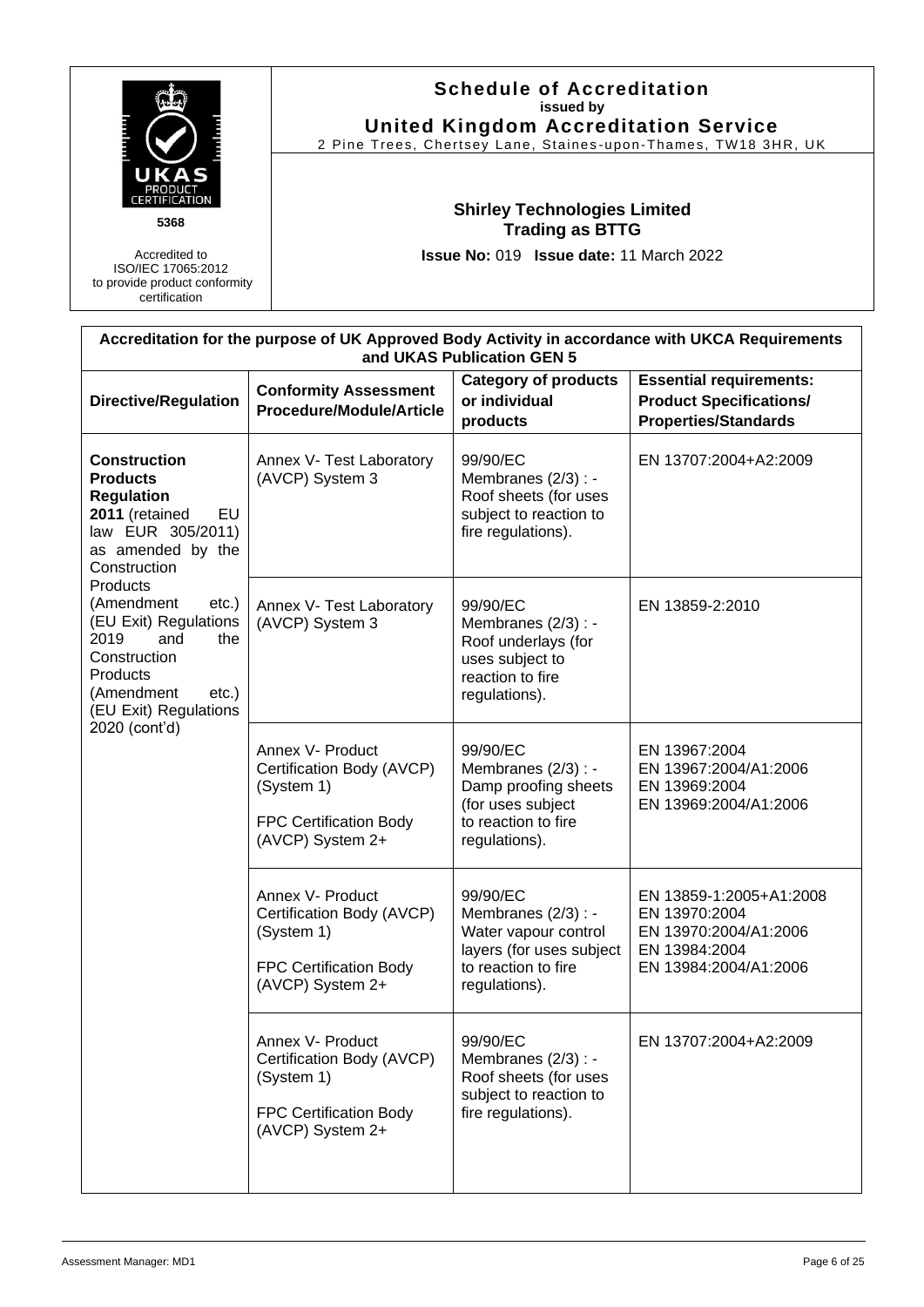|                                                                                                                                                                                                                                                                                                               |                                                                                                           | <b>Schedule of Accreditation</b><br>issued by<br><b>United Kingdom Accreditation Service</b><br>2 Pine Trees, Chertsey Lane, Staines-upon-Thames, TW18 3HR, UK |                                                                                                                                                                        |  |  |
|---------------------------------------------------------------------------------------------------------------------------------------------------------------------------------------------------------------------------------------------------------------------------------------------------------------|-----------------------------------------------------------------------------------------------------------|----------------------------------------------------------------------------------------------------------------------------------------------------------------|------------------------------------------------------------------------------------------------------------------------------------------------------------------------|--|--|
| <b>FICATION</b><br>5368                                                                                                                                                                                                                                                                                       |                                                                                                           | <b>Shirley Technologies Limited</b><br><b>Trading as BTTG</b>                                                                                                  |                                                                                                                                                                        |  |  |
| Accredited to<br>ISO/IEC 17065:2012<br>to provide product conformity<br>certification                                                                                                                                                                                                                         |                                                                                                           | Issue No: 019 Issue date: 11 March 2022                                                                                                                        |                                                                                                                                                                        |  |  |
|                                                                                                                                                                                                                                                                                                               |                                                                                                           | and UKAS Publication GEN 5                                                                                                                                     | Accreditation for the purpose of UK Approved Body Activity in accordance with UKCA Requirements                                                                        |  |  |
| <b>Directive/Regulation</b>                                                                                                                                                                                                                                                                                   | <b>Conformity Assessment</b><br>Procedure/Module/Article                                                  | <b>Category of products</b><br>or individual<br>products                                                                                                       | <b>Essential requirements:</b><br><b>Product Specifications/</b><br><b>Properties/Standards</b>                                                                        |  |  |
| <b>Construction</b><br><b>Products</b><br><b>Regulation</b><br>2011 (retained EU<br>law EUR 305/2011)<br>as amended by the<br>Construction<br>Products<br>(Amendment etc.)<br>(EU Exit) Regulations<br>2019 and the<br>Construction<br>Products<br>(Amendment etc.)<br>(EU Exit) Regulations<br>2020 (cont'd) | Annex V- Product<br>Certification Body (AVCP)<br>(System 1)<br>FPC Certification Body<br>(AVCP) System 2+ | 99/90/EC<br>Membranes $(2/3)$ : -<br>Roof underlays (for<br>uses subject to<br>reaction to fire<br>regulations).                                               | EN 13859-2:2010                                                                                                                                                        |  |  |
|                                                                                                                                                                                                                                                                                                               | Annex V- Test Laboratory<br>(AVCP) System 3                                                               | 99/90/EC<br>Membranes (2/3) : -<br>Damp proofing sheets<br>(for uses subject to<br>reaction to fire<br>regulations).                                           | EN 13967:2004<br>EN 13967:2004/A1:2006<br>EN 13969:2004<br>EN 13969:2004/A1:2006                                                                                       |  |  |
|                                                                                                                                                                                                                                                                                                               | Annex V- Test Laboratory<br>(AVCP) System 3                                                               | 99/90/EC<br>Membranes (3/3) : -<br>Roof sheets (for uses<br>subject to external fire<br>performance<br>regulations).                                           | EN 13707:2004+A2:2009                                                                                                                                                  |  |  |
|                                                                                                                                                                                                                                                                                                               | Annex V- Test Laboratory<br>(AVCP) System 3                                                               | 99/91/EC<br>Thermal insulating<br>products (1/2)                                                                                                               | EN 13162:2008<br>EN 13163:2008<br>EN 13164:2008<br>EN 13165:2008<br>EN 13166:2008<br>EN 13167:2008<br>EN 13168:2008<br>EN 13169:2008<br>EN 13170:2008<br>EN 13171:2008 |  |  |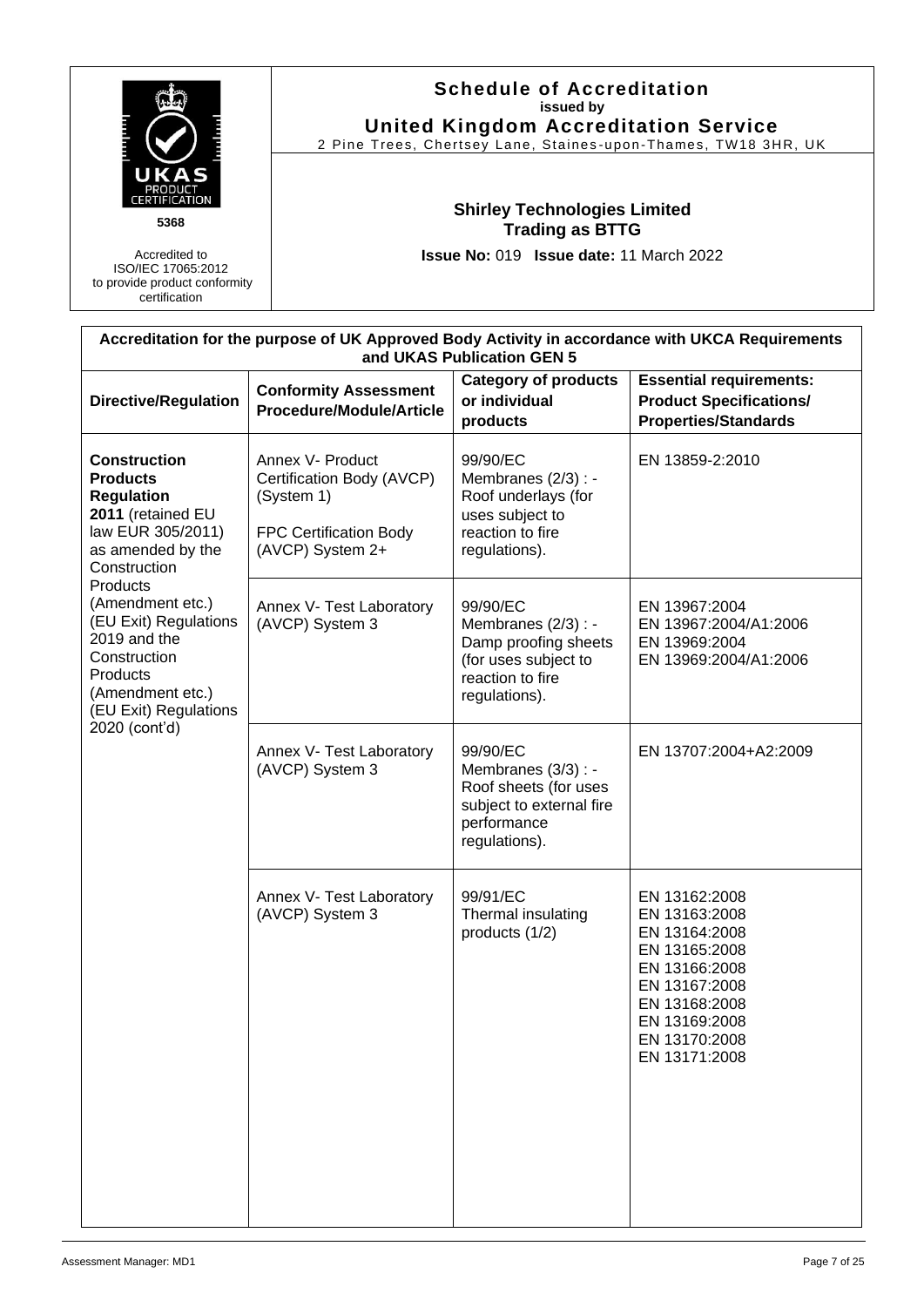|                                                                                                                                                                                                                                                                                                                      |                                                                 | <b>Schedule of Accreditation</b><br>issued by<br><b>United Kingdom Accreditation Service</b><br>2 Pine Trees, Chertsey Lane, Staines-upon-Thames, TW18 3HR, UK |                                                                                                                                                                        |  |  |
|----------------------------------------------------------------------------------------------------------------------------------------------------------------------------------------------------------------------------------------------------------------------------------------------------------------------|-----------------------------------------------------------------|----------------------------------------------------------------------------------------------------------------------------------------------------------------|------------------------------------------------------------------------------------------------------------------------------------------------------------------------|--|--|
| UKAS<br>PRODUC<br><b>FICATION</b><br>5368<br>Accredited to<br>ISO/IEC 17065:2012<br>to provide product conformity<br>certification                                                                                                                                                                                   |                                                                 | <b>Shirley Technologies Limited</b><br><b>Trading as BTTG</b><br>Issue No: 019 Issue date: 11 March 2022                                                       |                                                                                                                                                                        |  |  |
|                                                                                                                                                                                                                                                                                                                      |                                                                 | and UKAS Publication GEN 5                                                                                                                                     | Accreditation for the purpose of UK Approved Body Activity in accordance with UKCA Requirements                                                                        |  |  |
| <b>Directive/Regulation</b>                                                                                                                                                                                                                                                                                          | <b>Conformity Assessment</b><br><b>Procedure/Module/Article</b> | <b>Category of products</b><br>or individual<br>products                                                                                                       | <b>Essential requirements:</b><br><b>Product Specifications/</b><br><b>Properties/Standards</b>                                                                        |  |  |
| <b>Construction</b><br><b>Products</b><br><b>Regulation</b><br>2011 (retained EU<br>law EUR 305/2011)<br>as amended by the<br>Construction<br>Products<br>(Amendment etc.)<br>(EU Exit) Regulations<br>2019 and the<br>Construction<br><b>Products</b><br>(Amendment etc.)<br>(EU Exit) Regulations<br>2020 (cont'd) | Annex V- Test Laboratory<br>(AVCP) System 3                     | 99/91/EC<br>Thermal insulating<br>products (2/2)                                                                                                               | EN 13162:2008<br>EN 13163:2008<br>EN 13164:2008<br>EN 13165:2008<br>EN 13166:2008<br>EN 13167:2008<br>EN 13168:2008<br>EN 13169:2008<br>EN 13170:2008<br>EN 13171:2008 |  |  |
|                                                                                                                                                                                                                                                                                                                      | Annex V- Test Laboratory<br>(AVCP) System 3                     | 99/469/EC<br>Products related to<br>concrete, mortar and<br>grout $(2/2)$                                                                                      | EN 1504-2:2004<br>EN 1504-4:2004<br>EN 1504-5:2004                                                                                                                     |  |  |
|                                                                                                                                                                                                                                                                                                                      | Annex V- Test Laboratory<br>(AVCP) System 3                     | 2000/245/EC<br>Flat glass, profiled<br>glass and glass-block<br>products (2/6)                                                                                 | EN 1096-4:2004<br>EN 12150-2:2004<br>EN 12337-2:2004<br>EN 13024-2:2004<br>EN 14178-2:2004<br>EN 1748-1-2:2004<br>EN 1748-2-2:2004<br>EN 1863-2:2004<br>EN 572-9:2004  |  |  |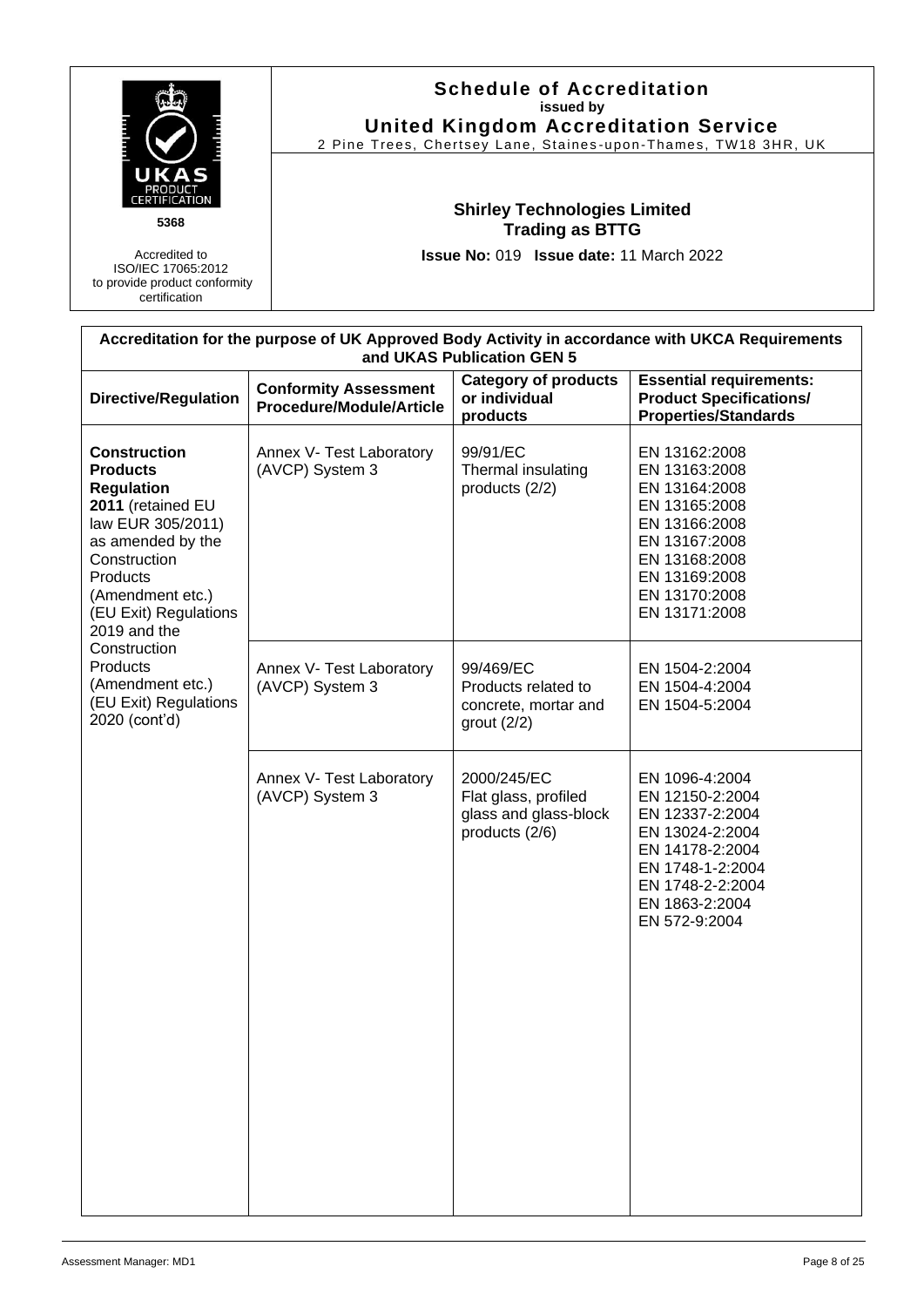

Accredited to ISO/IEC 17065:2012 to provide product conformity certification

#### **Schedule of Accreditation issued by United Kingdom Accreditation Service**

2 Pine Trees, Chertsey Lane, Staines -upon-Thames, TW18 3HR, UK

### **Shirley Technologies Limited Trading as BTTG**

**Issue No:** 019 **Issue date:** 11 March 2022

| Accreditation for the purpose of UK Approved Body Activity in accordance with UKCA Requirements<br>and UKAS Publication GEN 5                                                                                                                        |                                                                                                                                                                                                                                                                               |                                                                                                                                                                                                                                                                                                                                                                                                                                                                                                                                                                                                                                                                                                                                                      |                                                                                                 |
|------------------------------------------------------------------------------------------------------------------------------------------------------------------------------------------------------------------------------------------------------|-------------------------------------------------------------------------------------------------------------------------------------------------------------------------------------------------------------------------------------------------------------------------------|------------------------------------------------------------------------------------------------------------------------------------------------------------------------------------------------------------------------------------------------------------------------------------------------------------------------------------------------------------------------------------------------------------------------------------------------------------------------------------------------------------------------------------------------------------------------------------------------------------------------------------------------------------------------------------------------------------------------------------------------------|-------------------------------------------------------------------------------------------------|
| <b>Directive/Regulation</b>                                                                                                                                                                                                                          | <b>Conformity Assessment</b><br><b>Procedure/Module/Article</b>                                                                                                                                                                                                               | <b>Category of products</b><br>or individual<br>products                                                                                                                                                                                                                                                                                                                                                                                                                                                                                                                                                                                                                                                                                             | <b>Essential requirements:</b><br><b>Product Specifications/</b><br><b>Properties/Standards</b> |
| <b>Personal Protective</b><br><b>Equipment</b><br><b>Regulations</b><br>(Regulation (EU)<br>2016/425 as brought<br>into UK law and<br>amended) and the<br><b>Personal Protective</b><br><b>Equipment</b><br>(Enforcement)<br><b>Regulations 2018</b> | Module B -Type<br>examination<br>Module C <sub>2</sub><br>Conformity to type based<br>on internal production<br>control plus supervised<br>product checks at random<br>intervals<br>Module D<br>Conformity to type based<br>on quality assurance of the<br>production process | <b>PPE Product Types:</b><br><b>Equipment Providing</b><br>Foot, Leg and Anti-slip<br>protection<br><b>Equipment providing</b><br>general body protection<br>(clothing)<br><b>Equipment providing</b><br>hand and arm<br>protection<br><b>Providing Protection</b><br><b>Against:</b><br><b>Equipment Providing</b><br>Protection against Cold<br>$[-.50 °C]$<br><b>Equipment Providing</b><br>Protection against Cold<br>[ $\text{cold} > -50$ °C]<br>[extreme cold $<$ -50 $^{\circ}$ C]<br><b>Equipment Providing</b><br>Protection against Cold<br>[extreme cold $<$ -50 °C]<br><b>Equipment Providing</b><br>Protection against Heat<br>[< 100 °C]<br><b>Equipment Providing</b><br>Protection against Heat<br>[> 100 °C and Fire and<br>Flame] | <b>Essential Health and Safety</b><br>requirements Annex II of the<br>(EU) 2016/425 Regulation  |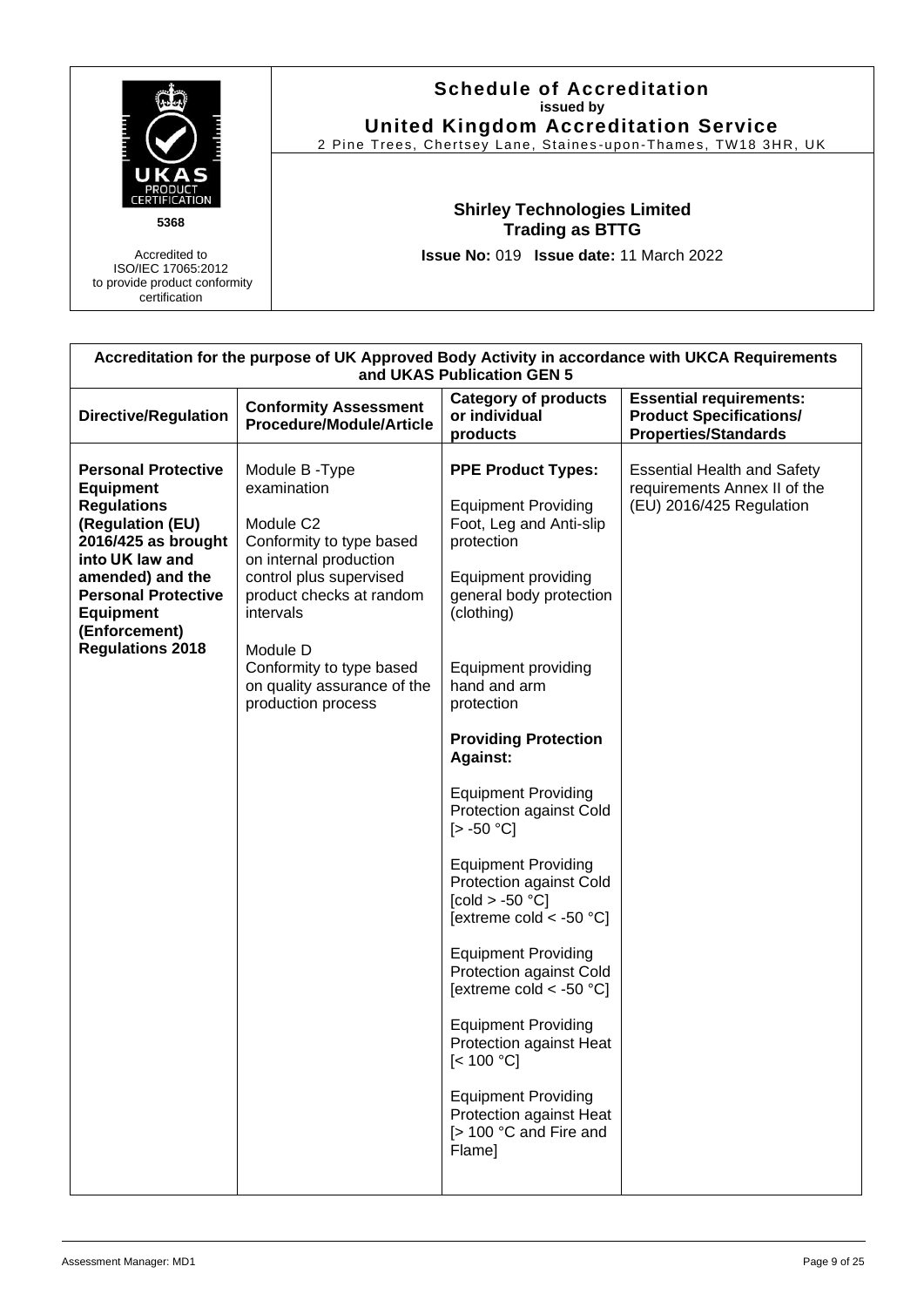|                                                                                                                                                                                                                                                                  |                                                                                                                                                                                                                                                                              | <b>Schedule of Accreditation</b><br>issued by<br><b>United Kingdom Accreditation Service</b>                                                                                                                                                                                                                                                                                                                                                                                                                                                                                                                                                                                                                                  |                                                                                                 |  |
|------------------------------------------------------------------------------------------------------------------------------------------------------------------------------------------------------------------------------------------------------------------|------------------------------------------------------------------------------------------------------------------------------------------------------------------------------------------------------------------------------------------------------------------------------|-------------------------------------------------------------------------------------------------------------------------------------------------------------------------------------------------------------------------------------------------------------------------------------------------------------------------------------------------------------------------------------------------------------------------------------------------------------------------------------------------------------------------------------------------------------------------------------------------------------------------------------------------------------------------------------------------------------------------------|-------------------------------------------------------------------------------------------------|--|
| <b>PRODUCT</b><br>5368<br>Accredited to<br>ISO/IEC 17065:2012<br>to provide product conformity<br>certification                                                                                                                                                  |                                                                                                                                                                                                                                                                              | 2 Pine Trees, Chertsey Lane, Staines-upon-Thames, TW18 3HR, UK<br><b>Shirley Technologies Limited</b><br><b>Trading as BTTG</b><br>Issue No: 019 Issue date: 11 March 2022                                                                                                                                                                                                                                                                                                                                                                                                                                                                                                                                                    |                                                                                                 |  |
|                                                                                                                                                                                                                                                                  |                                                                                                                                                                                                                                                                              | and UKAS Publication GEN 5                                                                                                                                                                                                                                                                                                                                                                                                                                                                                                                                                                                                                                                                                                    | Accreditation for the purpose of UK Approved Body Activity in accordance with UKCA Requirements |  |
| <b>Directive/Regulation</b>                                                                                                                                                                                                                                      | <b>Conformity Assessment</b><br>Procedure/Module/Article                                                                                                                                                                                                                     | <b>Category of products</b><br>or individual<br>products                                                                                                                                                                                                                                                                                                                                                                                                                                                                                                                                                                                                                                                                      | <b>Essential requirements:</b><br><b>Product Specifications/</b><br><b>Properties/Standards</b> |  |
| <b>Personal Protective</b><br><b>Equipment</b><br><b>Regulations</b><br>(Regulation (EU)<br>2016/425 as brought<br>into UK law and<br>amended) and the<br><b>Personal Protective</b><br><b>Equipment</b><br>(Enforcement)<br><b>Regulations 2018</b><br>(cont'd) | Module B Type<br>examination<br>Module C <sub>2</sub><br>Conformity to type based<br>on internal production<br>control plus supervised<br>product checks at random<br>intervals<br>Module D<br>Conformity to type based<br>on quality assurance of the<br>production process | <b>Providing Protection</b><br>Against: (cont'd)<br><b>Equipment Providing</b><br>Protection against Heat<br>$\left[$ < 100 °C $\right]$ $\left[$ > 100 °C<br>and Fire]<br>Protective Equipment<br>against Bullet wounds<br>or Knife stabs<br>Protective Equipment<br>against Electric Shock<br>Protective Equipment<br>against Electrical and<br>Magnetic Fields and<br>Waves<br><b>Protective Equipment</b><br>against Hand-held<br>Chain-saws<br>Protective Equipment<br>against Harmful<br><b>Biological Agents</b><br><b>Protective Equipment</b><br>against High-<br>pressure Jets<br><b>Protective Equipment</b><br>against lonising<br>Radiation<br><b>Protective Equipment</b><br>against Mechanical<br><b>Risks</b> | <b>Essential Health and Safety</b><br>requirements Annex II of the<br>(EU) 2016/425 Regulation  |  |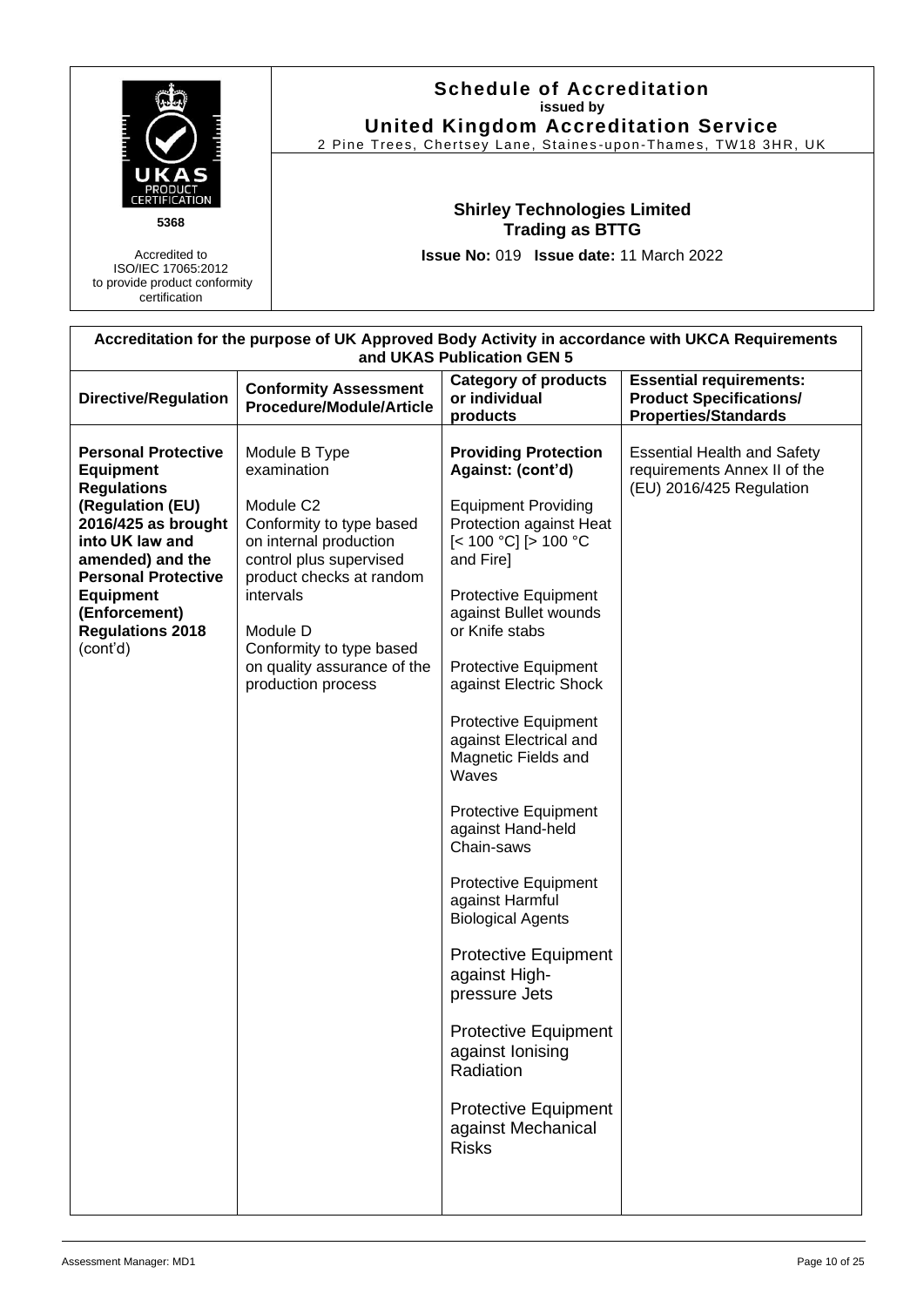|                                                                                                                                                                                                                                                                  |                                                                                                                                                                                                                                                                              | <b>Schedule of Accreditation</b><br>issued by<br><b>United Kingdom Accreditation Service</b><br>2 Pine Trees, Chertsey Lane, Staines-upon-Thames, TW18 3HR, UK                                                                                                                                                                                                                                                                                                                                                                                                                                                                                                                                                                                                                          |                                                                                                 |  |
|------------------------------------------------------------------------------------------------------------------------------------------------------------------------------------------------------------------------------------------------------------------|------------------------------------------------------------------------------------------------------------------------------------------------------------------------------------------------------------------------------------------------------------------------------|-----------------------------------------------------------------------------------------------------------------------------------------------------------------------------------------------------------------------------------------------------------------------------------------------------------------------------------------------------------------------------------------------------------------------------------------------------------------------------------------------------------------------------------------------------------------------------------------------------------------------------------------------------------------------------------------------------------------------------------------------------------------------------------------|-------------------------------------------------------------------------------------------------|--|
| <b>PRODUCT</b><br>ERTIFICATION<br>5368<br>Accredited to<br>ISO/IEC 17065:2012<br>to provide product conformity<br>certification                                                                                                                                  |                                                                                                                                                                                                                                                                              | <b>Shirley Technologies Limited</b><br><b>Trading as BTTG</b><br>Issue No: 019 Issue date: 11 March 2022                                                                                                                                                                                                                                                                                                                                                                                                                                                                                                                                                                                                                                                                                |                                                                                                 |  |
|                                                                                                                                                                                                                                                                  |                                                                                                                                                                                                                                                                              | and UKAS Publication GEN 5                                                                                                                                                                                                                                                                                                                                                                                                                                                                                                                                                                                                                                                                                                                                                              | Accreditation for the purpose of UK Approved Body Activity in accordance with UKCA Requirements |  |
| <b>Directive/Regulation</b>                                                                                                                                                                                                                                      | <b>Conformity Assessment</b><br>Procedure/Module/Article                                                                                                                                                                                                                     | <b>Category of products</b><br>or individual<br>products                                                                                                                                                                                                                                                                                                                                                                                                                                                                                                                                                                                                                                                                                                                                | <b>Essential requirements:</b><br><b>Product Specifications/</b><br><b>Properties/Standards</b> |  |
| <b>Personal Protective</b><br><b>Equipment</b><br><b>Regulations</b><br>(Regulation (EU)<br>2016/425 as brought<br>into UK law and<br>amended) and the<br><b>Personal Protective</b><br><b>Equipment</b><br>(Enforcement)<br><b>Regulations 2018</b><br>(cont'd) | Module B Type<br>examination<br>Module C <sub>2</sub><br>Conformity to type based<br>on internal production<br>control plus supervised<br>product checks at random<br>intervals<br>Module D<br>Conformity to type based<br>on quality assurance of the<br>production process | <b>Providing Protection</b><br>Against: (cont'd)<br>Protective Equipment<br>against Non-ionising<br>Radiation<br>Protective Equipment<br>against Static<br>Compression<br>Protective Equipment<br>against Substances<br>and Mixtures which are<br><b>Hazardous to Health</b><br><b>Protective Equipment</b><br>against Vibrations<br>Protective Equipment<br>against Chemical<br>Agents<br>Protective Equipment<br>against risks arising<br>from a sports activity<br>Specialised areas of<br>competence: Protective<br>clothing against static<br>electricity<br>Specialised areas of<br>competence: Protective<br>clothing for use in<br>welding and allied<br>processes<br>Specialised areas of<br>competence:<br>Equipment providing<br>leg and foot protection<br>for firefighters | <b>Essential Health and Safety</b><br>requirements Annex II of the<br>(EU) 2016/425 Regulation  |  |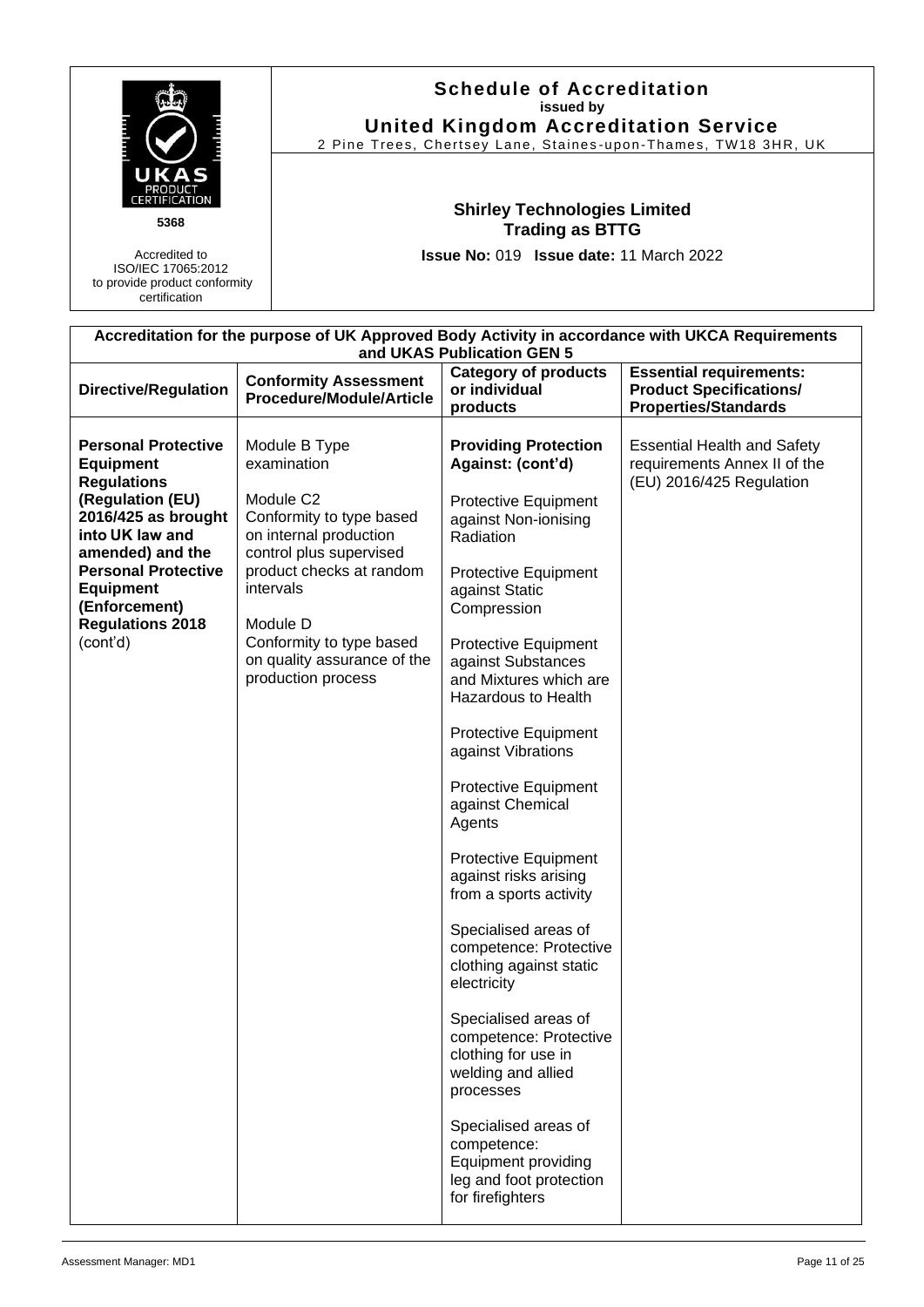| PRODUCT<br>5368<br>Accredited to<br>ISO/IEC 17065:2012<br>to provide product conformity<br>certification                                                                                                                                                         |  | <b>Schedule of Accreditation</b><br>issued by<br><b>United Kingdom Accreditation Service</b><br>2 Pine Trees, Chertsey Lane, Staines-upon-Thames, TW18 3HR, UK                                                                                                               |                                                                                                                                                                                                                                                                                                                                                                                                   |                                                                                                 |
|------------------------------------------------------------------------------------------------------------------------------------------------------------------------------------------------------------------------------------------------------------------|--|------------------------------------------------------------------------------------------------------------------------------------------------------------------------------------------------------------------------------------------------------------------------------|---------------------------------------------------------------------------------------------------------------------------------------------------------------------------------------------------------------------------------------------------------------------------------------------------------------------------------------------------------------------------------------------------|-------------------------------------------------------------------------------------------------|
|                                                                                                                                                                                                                                                                  |  |                                                                                                                                                                                                                                                                              | <b>Shirley Technologies Limited</b><br><b>Trading as BTTG</b><br>Issue No: 019 Issue date: 11 March 2022                                                                                                                                                                                                                                                                                          |                                                                                                 |
|                                                                                                                                                                                                                                                                  |  |                                                                                                                                                                                                                                                                              | and UKAS Publication GEN 5                                                                                                                                                                                                                                                                                                                                                                        | Accreditation for the purpose of UK Approved Body Activity in accordance with UKCA Requirements |
| <b>Directive/Regulation</b>                                                                                                                                                                                                                                      |  | <b>Conformity Assessment</b><br><b>Procedure/Module/Article</b>                                                                                                                                                                                                              | <b>Category of products</b><br>or individual<br>products                                                                                                                                                                                                                                                                                                                                          | <b>Essential requirements:</b><br><b>Product Specifications/</b><br><b>Properties/Standards</b> |
| <b>Personal Protective</b><br><b>Equipment</b><br><b>Regulations</b><br>(Regulation (EU)<br>2016/425 as brought<br>into UK law and<br>amended) and the<br><b>Personal Protective</b><br><b>Equipment</b><br>(Enforcement)<br><b>Regulations 2018</b><br>(cont'd) |  | Module B Type<br>examination<br>Module C <sub>2</sub><br>Conformity to type based<br>on internal production<br>control plus supervised<br>product checks at random<br>intervals<br>Module D<br>Conformity to type based<br>on quality assurance of the<br>production process | <b>Providing Protection</b><br>Against: (cont'd)<br>Specialised areas of<br>competence: Protective<br>helmets for firefighters<br>Specialised areas of<br>competence: Protective<br>clothing for firefighters<br>Specialised areas of<br>competence:<br>High visibility clothing<br>Specialised areas of<br>competence:Protective<br>equipment for use in<br>potentially explosive<br>atmospheres | <b>Essential Health and Safety</b><br>requirements Annex II of the<br>(EU) 2016/425 Regulation  |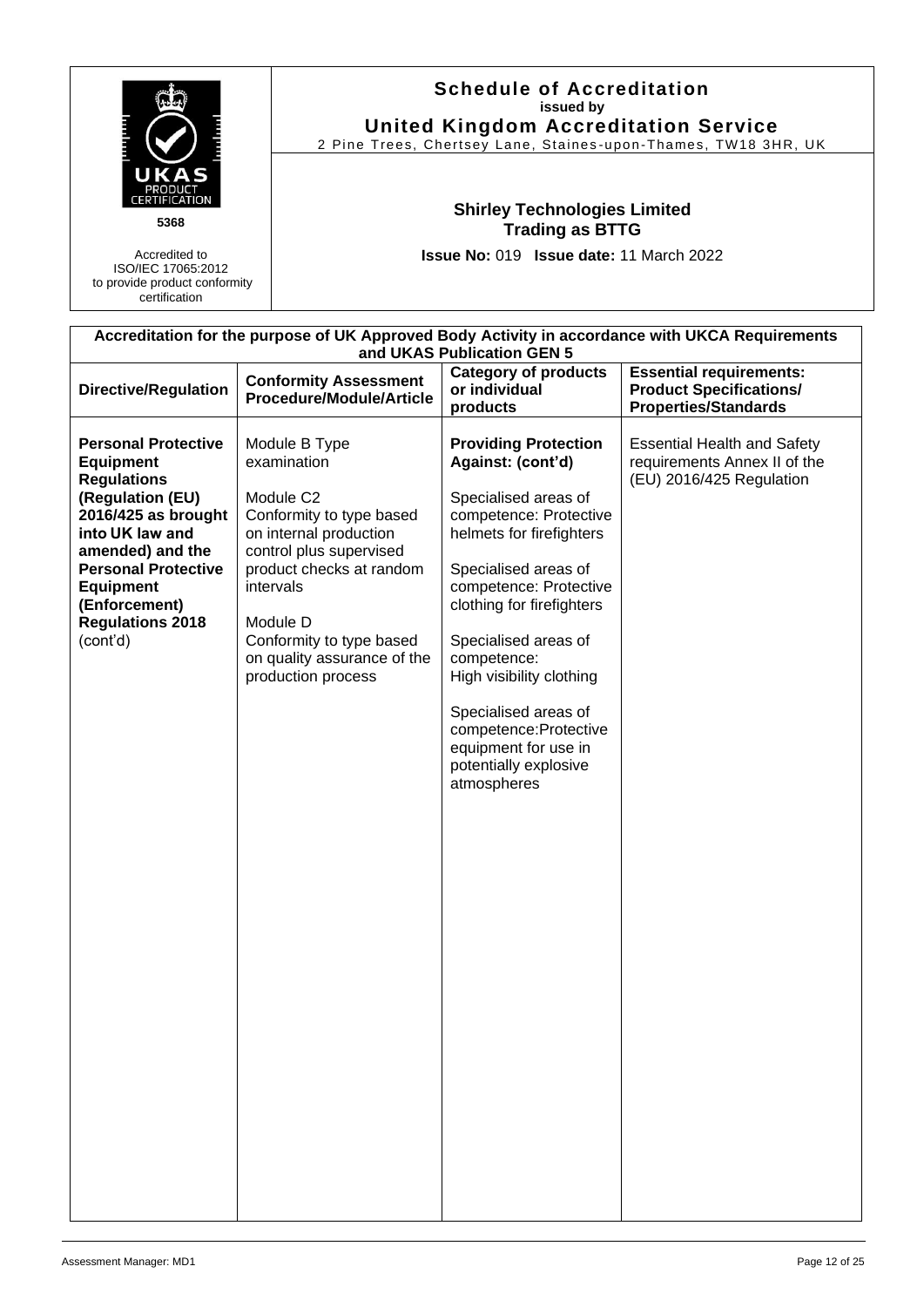

| Accreditation for the purpose of UK Approved Body Activity in accordance with UKCA Requirements<br>and UKAS Publication GEN 5 |                                                                                                                                                                                                                                                                                                                                                                                                    |                                                                                                                                                                  |                                                                                                                                                                                                                                                     |  |  |
|-------------------------------------------------------------------------------------------------------------------------------|----------------------------------------------------------------------------------------------------------------------------------------------------------------------------------------------------------------------------------------------------------------------------------------------------------------------------------------------------------------------------------------------------|------------------------------------------------------------------------------------------------------------------------------------------------------------------|-----------------------------------------------------------------------------------------------------------------------------------------------------------------------------------------------------------------------------------------------------|--|--|
| <b>Directive/Regulation</b>                                                                                                   | <b>Conformity Assessment</b><br>Procedure/Module/Article                                                                                                                                                                                                                                                                                                                                           | <b>Category of products</b><br>or individual<br>products                                                                                                         | <b>Essential requirements:</b><br><b>Product Specifications/</b><br><b>Properties/Standards</b>                                                                                                                                                     |  |  |
| <b>The Merchant</b><br><b>Shipping (Marine</b><br>Equipment)<br><b>Regulations 2016,</b><br>SI 2016 No 1025 as<br>amended     | <b>Assessment Procedure</b><br>as defined in Schedule 2<br>of the Regulations: -<br>Part 1: Type examination<br>(Module B)<br>Part 2: Conformity to type<br>based on quality<br>assurance of the<br>production process<br>(Module D)<br>Part 3: Conformity to type<br>based on product quality<br>assurance (Module E)<br>Part 4: Conformity to type<br>based on product<br>verification Module F) | For the following<br>equipment categories<br>as defined in MSN<br>1874:<br><b>UK3.1</b><br>UK 3.3 to 3.6<br><b>UK 3.18c</b><br>UK 3.19 to 3.21<br><b>UK 3.44</b> | Assessment and Issue of Type<br>Approval in accordance with<br>paragraphs 11 and 12 of MSN<br>1874<br>and<br>assessment<br>οf<br>technical documentation, quality<br>products<br>and/or<br>system<br>in.<br>accordance with the relevant<br>Module. |  |  |
|                                                                                                                               |                                                                                                                                                                                                                                                                                                                                                                                                    |                                                                                                                                                                  |                                                                                                                                                                                                                                                     |  |  |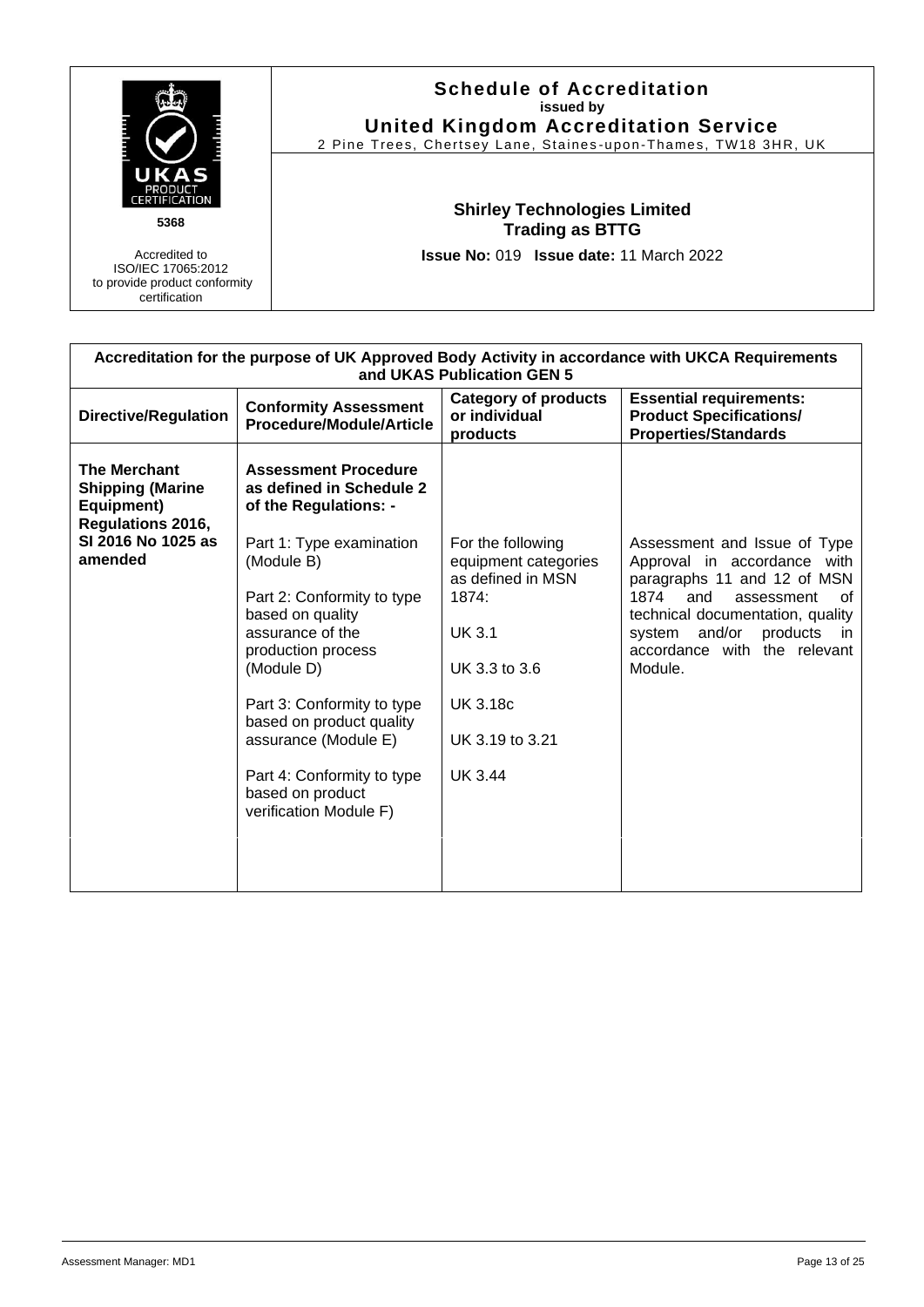

| Accreditation for the purpose of Notified Body Activity relating to the Northern Ireland market (CE<br>+ UKNI) taking into account EA-2/17                                                                                                        |                                                                 |                                                          |                                                                                                                                                                                                                                                                                                                                                                                                                                                                                                                                                                                                                                                     |  |  |  |
|---------------------------------------------------------------------------------------------------------------------------------------------------------------------------------------------------------------------------------------------------|-----------------------------------------------------------------|----------------------------------------------------------|-----------------------------------------------------------------------------------------------------------------------------------------------------------------------------------------------------------------------------------------------------------------------------------------------------------------------------------------------------------------------------------------------------------------------------------------------------------------------------------------------------------------------------------------------------------------------------------------------------------------------------------------------------|--|--|--|
| <b>Directive/Regulation</b>                                                                                                                                                                                                                       | <b>Conformity Assessment</b><br><b>Procedure/Module/Article</b> | <b>Category of products</b><br>or individual<br>products | <b>Essential requirements:</b><br><b>Product Specifications/</b><br><b>Properties/Standards</b>                                                                                                                                                                                                                                                                                                                                                                                                                                                                                                                                                     |  |  |  |
| <b>Construction</b><br><b>Products Regulation</b><br>2011 (retained EU law<br>EUR 305/2011) as<br>amended by the<br><b>Construction Products</b><br>(Amendment etc.) (EU<br>Exit) Regulations 2019<br>and the Construction<br>Products (Amendment | Annex V-<br>Test Laboratory (AVCP)<br>System 3                  | 95/467/EC<br>Gypsum products<br>(2/4)                    | EN 12859:2011<br>EN 12860:2001<br>EN 12860:2001/AC:2002<br>EN 520:2004+A1:2009                                                                                                                                                                                                                                                                                                                                                                                                                                                                                                                                                                      |  |  |  |
|                                                                                                                                                                                                                                                   | Annex V-<br>Test Laboratory (AVCP)<br>System 3                  | 96/580/EC<br>Curtain wallings (1/1)                      | EN 13830:2003                                                                                                                                                                                                                                                                                                                                                                                                                                                                                                                                                                                                                                       |  |  |  |
| etc.) (EU Exit)<br>Regulations 2020                                                                                                                                                                                                               | Annex V-<br><b>FPC Certification</b><br>Body (AVCP) System 2+   | 96/581/EC<br>Geotextiles (1/2)                           | EN 13249:2000<br>EN 13249:2000/A1:2005<br>EN 13249:2016<br>EN 13250:2000<br>EN 13250:2000/A1:2005<br>EN 13250:2016<br>EN 13251:2000<br>EN 13251:2000/A1:2005<br>EN 13251:2016<br>EN 13252:2000<br>EN 13252:2000/A1:2005<br>EN 13252:2016<br>EN 13253:2000<br>EN 13253:2000/A1:2005<br>EN 13253:2016<br>EN 13254:2000<br>EN 13254:2000/A1:2005<br>EN 13254:2000/AC:2003<br>EN 13254:2016<br>EN 13255:2000<br>EN 13255:2000/A1:2005<br>EN 13255:2000/AC:2003<br>EN 13255:2016<br>EN 13256:2000<br>EN 13256:2000/A1:2005<br>EN 13256:2000/AC:2003<br>EN 13256:2016<br>EN 13257:2000<br>EN 13257:2000/A1:2005<br>EN 13257:2000/AC:2003<br>EN 13257:2016 |  |  |  |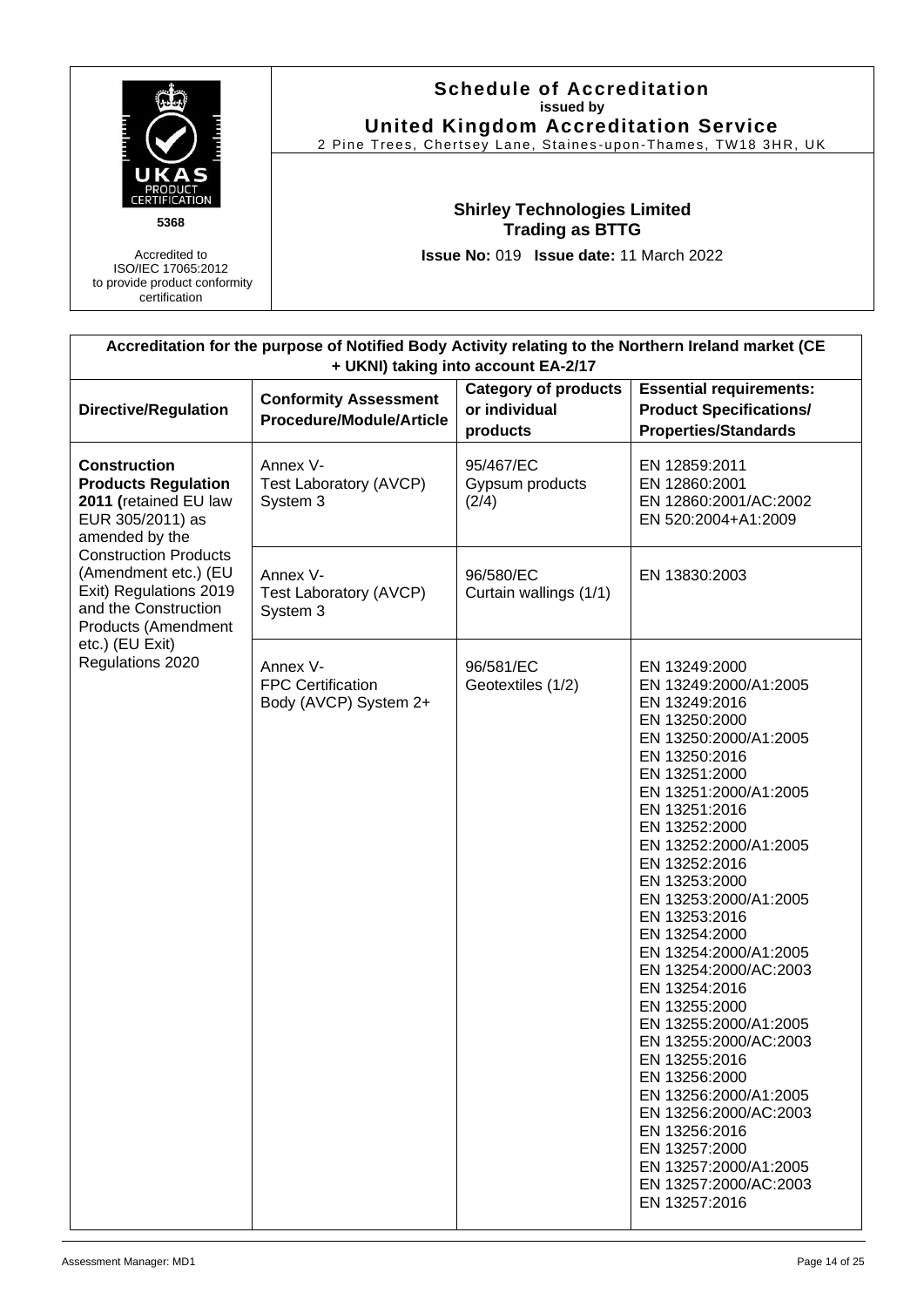|                                                                                                                                                                                                                                                                                                      |                                                                                                     | <b>Schedule of Accreditation</b><br>issued by<br><b>United Kingdom Accreditation Service</b><br>2 Pine Trees, Chertsey Lane, Staines-upon-Thames, TW18 3HR, UK |                                                                                                                                                                                                                                                                                    |  |  |
|------------------------------------------------------------------------------------------------------------------------------------------------------------------------------------------------------------------------------------------------------------------------------------------------------|-----------------------------------------------------------------------------------------------------|----------------------------------------------------------------------------------------------------------------------------------------------------------------|------------------------------------------------------------------------------------------------------------------------------------------------------------------------------------------------------------------------------------------------------------------------------------|--|--|
| 5368<br>Accredited to<br>ISO/IEC 17065:2012<br>to provide product conformity<br>certification                                                                                                                                                                                                        |                                                                                                     | <b>Shirley Technologies Limited</b><br>Trading as BTTG<br>Issue No: 019 Issue date: 11 March 2022                                                              |                                                                                                                                                                                                                                                                                    |  |  |
|                                                                                                                                                                                                                                                                                                      | Accreditation for the purpose of Notified Body Activity relating to the Northern Ireland market (CE | + UKNI) taking into account EA-2/17                                                                                                                            |                                                                                                                                                                                                                                                                                    |  |  |
| <b>Directive/Regulation</b>                                                                                                                                                                                                                                                                          | <b>Conformity Assessment</b><br><b>Procedure/Module/Article</b>                                     | <b>Category of products</b><br>or individual<br>products                                                                                                       | <b>Essential requirements:</b><br><b>Product Specifications/</b><br><b>Properties/Standards</b>                                                                                                                                                                                    |  |  |
| <b>Construction</b><br><b>Products Regulation</b><br>2011 (retained EU law<br>EUR 305/2011) as<br>amended by the<br><b>Construction Products</b><br>(Amendment etc.) (EU<br>Exit) Regulations 2019<br>and the Construction<br>Products (Amendment<br>etc.) (EU Exit)<br>Regulations 2020<br>(cont'd) | Annex V-<br><b>FPC Certification</b><br>Body (AVCP) System 2+<br>(cont'd)                           | 96/581/EC<br>Geotextiles (1/2)<br>(cont'd)                                                                                                                     | EN 13265:2000<br>EN 13265:2000/A1:2005<br>EN 13265:2000/AC:2003<br>EN 13265:2016<br>EN 13361:2004<br>EN 13361:2004/A1:2006<br>EN 13362:2005<br>EN 13491:2004<br>EN 13491:2004/A1:2006<br>EN 13492:2004<br>EN 13492:2004/A1:2006<br>EN 13493:2005<br>EN 15381:2008<br>EN 15382:2008 |  |  |
|                                                                                                                                                                                                                                                                                                      | Annex V-<br>Test Laboratory (AVCP)<br>System 3                                                      | 97/462/EC<br>Wood-based panels<br>(2/2)                                                                                                                        | EN 13986:2004                                                                                                                                                                                                                                                                      |  |  |
|                                                                                                                                                                                                                                                                                                      | Annex V-<br>Test Laboratory (AVCP)<br>System 3                                                      | 97/808/EC<br>Floorings (2/2)                                                                                                                                   | EN 13454-1:2004<br>EN 13813:2002<br>EN 14016-1:2004<br>EN 14041:2004<br>EN 14041:2004/AC:2006                                                                                                                                                                                      |  |  |
|                                                                                                                                                                                                                                                                                                      | Annex V-<br>Product<br>Certification Body (AVCP)<br>(System 1)                                      | 97/808/EC<br>Floorings (2/2)                                                                                                                                   | EN 14041:2004<br>EN 14041:2004/AC:2006                                                                                                                                                                                                                                             |  |  |
|                                                                                                                                                                                                                                                                                                      | Annex V- Test Laboratory<br>(AVCP) System 3                                                         | 97/808/EC<br>Floorings (2/2)                                                                                                                                   | EN 12057:2004<br>EN 12058:2004                                                                                                                                                                                                                                                     |  |  |
|                                                                                                                                                                                                                                                                                                      | Annex V- Test Laboratory<br>(AVCP) System 3                                                         | 98/436/EC<br>Roof coverings,<br>rooflights, roof<br>windows and ancillary<br>products (2/6)                                                                    | EN 490: 2011<br>EN 490:2004<br>EN 490:2004/A1:2006<br>EN 492:2004<br>EN 492:2004/A1:2005<br>EN 492:2004/A2:2006                                                                                                                                                                    |  |  |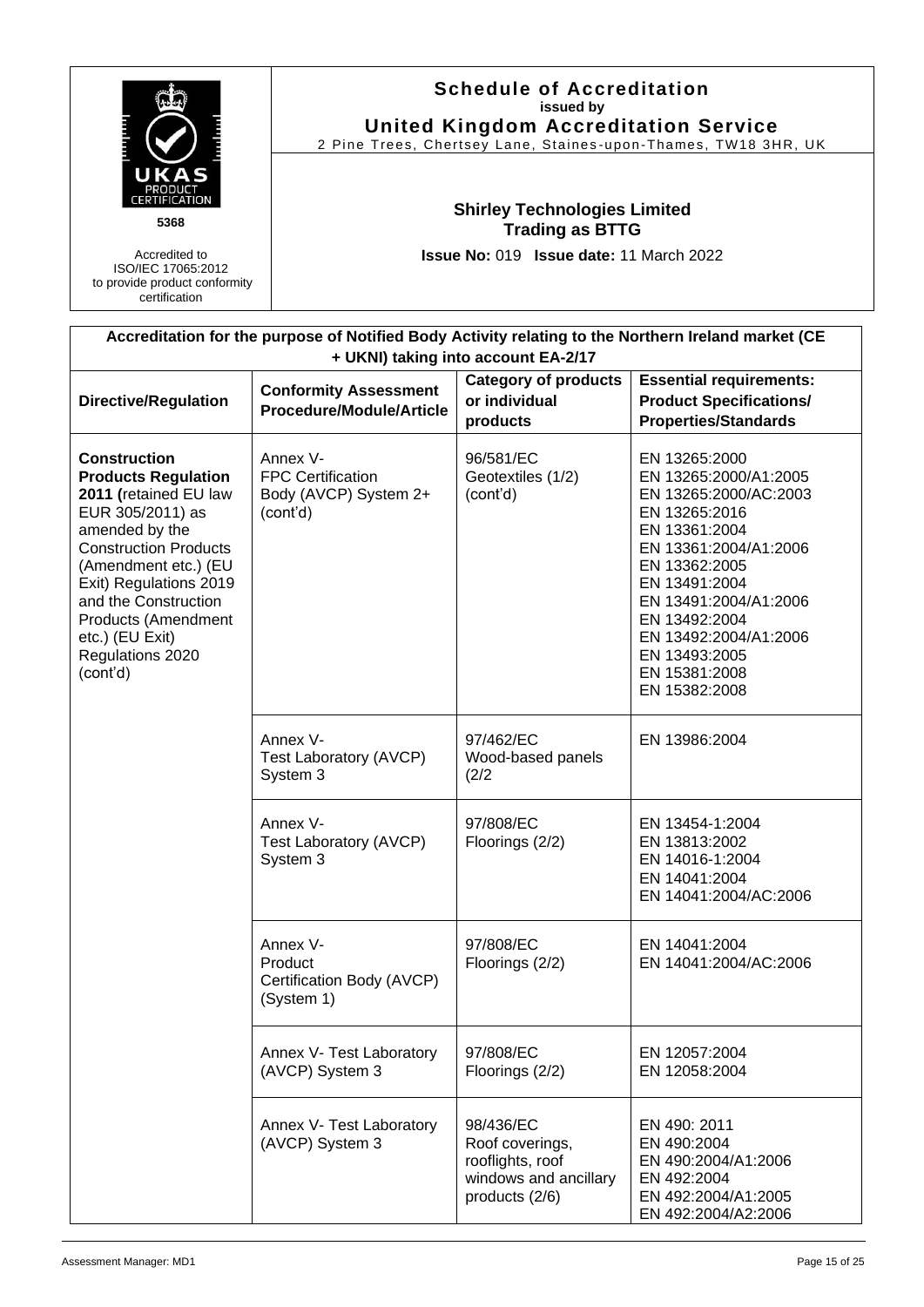|                                                                                                                                                                                                                            |                                                                                                     | <b>Schedule of Accreditation</b><br>issued by<br><b>United Kingdom Accreditation Service</b><br>2 Pine Trees, Chertsey Lane, Staines-upon-Thames, TW18 3HR, UK |                                                                                                                   |  |  |
|----------------------------------------------------------------------------------------------------------------------------------------------------------------------------------------------------------------------------|-----------------------------------------------------------------------------------------------------|----------------------------------------------------------------------------------------------------------------------------------------------------------------|-------------------------------------------------------------------------------------------------------------------|--|--|
| 5368<br>Accredited to<br>ISO/IEC 17065:2012<br>to provide product conformity<br>certification                                                                                                                              |                                                                                                     | <b>Shirley Technologies Limited</b><br><b>Trading as BTTG</b><br>Issue No: 019 Issue date: 11 March 2022                                                       |                                                                                                                   |  |  |
|                                                                                                                                                                                                                            | Accreditation for the purpose of Notified Body Activity relating to the Northern Ireland market (CE | + UKNI) taking into account EA-2/17                                                                                                                            |                                                                                                                   |  |  |
| <b>Directive/Regulation</b>                                                                                                                                                                                                | <b>Conformity Assessment</b><br>Procedure/Module/Article                                            | <b>Category of products</b><br>or individual<br>products                                                                                                       | <b>Essential requirements:</b><br><b>Product Specifications/</b><br><b>Properties/Standards</b>                   |  |  |
| <b>Construction</b><br><b>Products Regulation</b><br>2011 (retained EU law<br>EUR 305/2011) as<br>amended by the<br><b>Construction Products</b><br>(Amendment etc.) (EU<br>Exit) Regulations 2019<br>and the Construction | Annex V- Test Laboratory<br>(AVCP) System 3                                                         | 98/437/EC<br>Internal and external<br>wall and ceiling<br>finishes (1/5)                                                                                       | EN 13964:2004<br>EN 13964:2004/A1:2006                                                                            |  |  |
|                                                                                                                                                                                                                            | Annex V- Test Laboratory<br>(AVCP) System 3                                                         | 98/437/EC<br>Internal and external<br>wall and ceiling<br>finishes (1/5)                                                                                       | EN 438-7:2005                                                                                                     |  |  |
| Products (Amendment<br>etc.) (EU Exit)<br>Regulations 2020<br>(cont'd)                                                                                                                                                     | Annex V- Test Laboratory<br>(AVCP) System 3                                                         | 98/437/EC<br>Internal and external<br>wall and ceiling<br>finishes (2/5)                                                                                       | EN 14411:2006                                                                                                     |  |  |
|                                                                                                                                                                                                                            | Annex V- Test Laboratory<br>(AVCP) System 3                                                         | 98/437/EC<br>Internal and external<br>wall and ceiling<br>finishes $(2/5)$                                                                                     | EN 13964:2004<br>EN 13964:2004/A1:2006                                                                            |  |  |
|                                                                                                                                                                                                                            | Annex V- Test Laboratory<br>(AVCP) System 3                                                         | 98/437/EC<br>Internal and external<br>wall and ceiling<br>finishes $(2/5)$                                                                                     | EN 438-7:2005                                                                                                     |  |  |
|                                                                                                                                                                                                                            | Annex V- Test Laboratory<br>(AVCP) System 3                                                         | 98/437/EC<br>Internal and external<br>wall and ceiling<br>finishes (3/5)                                                                                       | EN 438-7:2005<br>EN 1469:2004<br>EN 13964:2004<br>EN 13964:2004/A1:2006<br>EN 14716:2004<br>EN 15102:2007+A1:2011 |  |  |
|                                                                                                                                                                                                                            | Annex V- Product<br>Certification Body (AVCP)<br>(System 1)                                         | 98/437/EC<br>Internal and external<br>wall and ceiling<br>finishes (3/5)                                                                                       | EN 438-7:2005<br>EN 14716:2004<br>EN 15102:2007+A1:2011                                                           |  |  |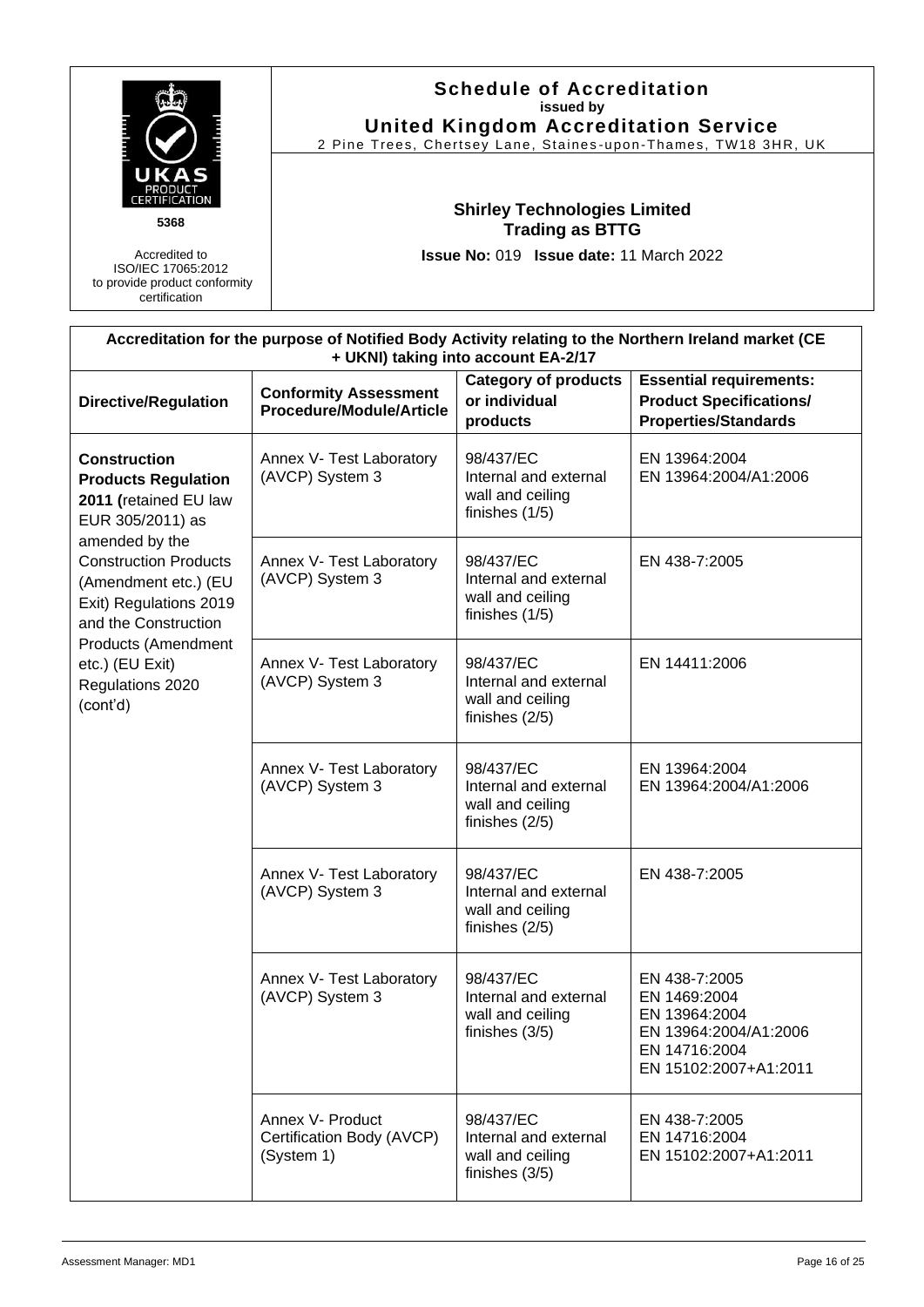

| Accreditation for the purpose of Notified Body Activity relating to the Northern Ireland market (CE |
|-----------------------------------------------------------------------------------------------------|
| + UKNI) taking into account EA-2/17                                                                 |

| <b>Directive/Regulation</b>                                                                                                                                                                                                                                                                                      | <b>Conformity Assessment</b><br><b>Category of products</b><br>Procedure/Module/Article<br>or individual products |                                                                                   | <b>Essential requirements:</b><br><b>Product Specifications/</b><br><b>Properties/Standards</b>             |
|------------------------------------------------------------------------------------------------------------------------------------------------------------------------------------------------------------------------------------------------------------------------------------------------------------------|-------------------------------------------------------------------------------------------------------------------|-----------------------------------------------------------------------------------|-------------------------------------------------------------------------------------------------------------|
| <b>Construction</b><br><b>Products</b><br><b>Regulation 2011</b><br>(retained EU law<br>EUR 305/2011) as<br>amended by the<br>Construction<br>Products<br>(Amendment etc.)<br>(EU Exit) Regulations<br>2019 and the<br>Construction<br>Products<br>(Amendment etc.)<br>(EU Exit) Regulations<br>2020<br>(cont'd) | <b>FPC Certification</b><br>Body (AVCP) System 2+                                                                 | 98/437/EC Internal and<br>external wall and ceiling<br>finishes (3/5)             | EN 14716:2004                                                                                               |
|                                                                                                                                                                                                                                                                                                                  | Annex V- Test Laboratory<br>(AVCP) System 3                                                                       | 98/437/EC<br>Internal and external<br>wall and ceiling finishes<br>(4/5)          | EN 438-7:2005<br>EN 1469:2004<br>EN 14411:2006<br>EN 13964:2004<br>EN 13964:2004/A1:2006                    |
|                                                                                                                                                                                                                                                                                                                  | Annex V- FPC Certification<br>Body (AVCP) System 2+                                                               | 99/90/EC<br>Membranes (1/3) : -<br>Damp proofing sheets<br>(in buildings).        | EN 13967:2004<br>EN 13967:2004/A1:2006<br>EN 13969:2004<br>EN 13969:2004/A1:2006                            |
|                                                                                                                                                                                                                                                                                                                  | Annex V- FPC Certification<br>Body (AVCP) System 2+                                                               | 99/90/EC<br>Membranes (1/3) : -<br>Roof sheets (in<br>buildings).                 | EN 13707:2004+A2:2009                                                                                       |
|                                                                                                                                                                                                                                                                                                                  | Annex V- Test Laboratory<br>(AVCP) System 3                                                                       | 99/90/EC<br>Membranes (1/3) : -<br>Water vapour control<br>layers (in buildings). | EN 13859-1:2005+A1:2008<br>EN 13970:2004<br>EN 13970:2004/A1:2006<br>EN 13984:2004<br>EN 13984:2004/A1:2006 |
|                                                                                                                                                                                                                                                                                                                  | Annex V- Test Laboratory<br>(AVCP) System 3                                                                       | 99/90/EC<br>Membranes (1/3):<br>Roof underlays (in<br>buildings).                 | EN 13859-2:2010                                                                                             |
|                                                                                                                                                                                                                                                                                                                  |                                                                                                                   |                                                                                   |                                                                                                             |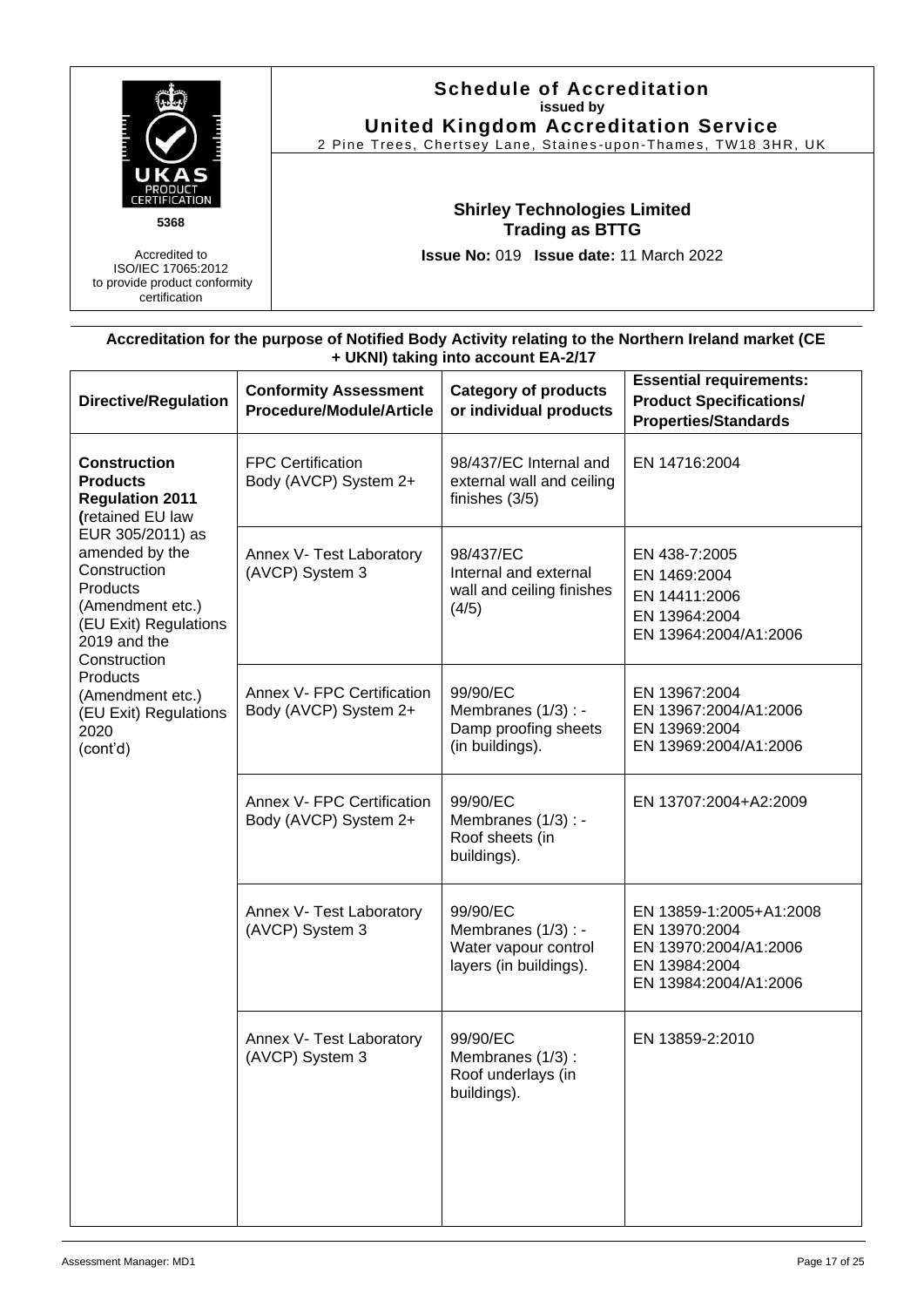| PRODUC<br><b>FICATION</b><br>5368                                                                                                                                                                                                                                                                                |                                             | <b>Schedule of Accreditation</b><br>issued by<br><b>United Kingdom Accreditation Service</b><br>2 Pine Trees, Chertsey Lane, Staines-upon-Thames, TW18 3HR, UK |                                                                                                                                              |                                                                                                             |  |  |
|------------------------------------------------------------------------------------------------------------------------------------------------------------------------------------------------------------------------------------------------------------------------------------------------------------------|---------------------------------------------|----------------------------------------------------------------------------------------------------------------------------------------------------------------|----------------------------------------------------------------------------------------------------------------------------------------------|-------------------------------------------------------------------------------------------------------------|--|--|
|                                                                                                                                                                                                                                                                                                                  |                                             | <b>Shirley Technologies Limited</b><br><b>Trading as BTTG</b>                                                                                                  |                                                                                                                                              |                                                                                                             |  |  |
| Accredited to<br>ISO/IEC 17065:2012<br>to provide product conformity<br>certification                                                                                                                                                                                                                            |                                             |                                                                                                                                                                | Issue No: 019 Issue date: 11 March 2022                                                                                                      |                                                                                                             |  |  |
|                                                                                                                                                                                                                                                                                                                  |                                             |                                                                                                                                                                | + UKNI) taking into account EA-2/17                                                                                                          | Accreditation for the purpose of Notified Body Activity relating to the Northern Ireland market (CE         |  |  |
| <b>Directive/Regulation</b>                                                                                                                                                                                                                                                                                      |                                             | <b>Conformity Assessment</b><br><b>Procedure/Module/Article</b>                                                                                                | <b>Category of products</b><br>or individual products                                                                                        | <b>Essential requirements:</b><br><b>Product Specifications/</b><br><b>Properties/Standards</b>             |  |  |
| <b>Construction</b><br><b>Products</b><br><b>Regulation 2011</b><br>(retained EU law<br>EUR 305/2011) as<br>amended by the<br>Construction<br>Products<br>(Amendment etc.)<br>(EU Exit) Regulations<br>2019 and the<br>Construction<br>Products<br>(Amendment etc.)<br>(EU Exit) Regulations<br>2020<br>(cont'd) | Annex V- Test Laboratory<br>(AVCP) System 3 |                                                                                                                                                                | 99/90/EC<br>Membranes (2/3) : -<br>Water vapour control<br>layers (for uses subject<br>to reaction to fire<br>regulations).<br>regulations). | EN 13859-1:2005+A1:2008<br>EN 13970:2004<br>EN 13970:2004/A1:2006<br>EN 13984:2004<br>EN 13984:2004/A1:2006 |  |  |
|                                                                                                                                                                                                                                                                                                                  |                                             | Annex V- Test Laboratory<br>(AVCP) System 3                                                                                                                    | 99/90/EC<br>Membranes (2/3) : -<br>Roof sheets (for uses<br>subject to reaction to<br>fire regulations).                                     | EN 13707:2004+A2:2009                                                                                       |  |  |
|                                                                                                                                                                                                                                                                                                                  |                                             | Annex V- Test Laboratory<br>(AVCP) System 3                                                                                                                    | 99/90/EC<br>Membranes (2/3) : -<br>Roof underlays (for<br>uses subject to reaction<br>to fire regulations).                                  | EN 13859-2:2010                                                                                             |  |  |
|                                                                                                                                                                                                                                                                                                                  |                                             | Annex V- Product<br>Certification Body (AVCP)<br>(System 1)<br>FPC Certification Body<br>(AVCP) System 2+                                                      | 99/90/EC<br>Membranes $(2/3)$ : -<br>Damp proofing sheets<br>(for uses subject<br>to reaction to fire<br>regulations).                       | EN 13967:2004<br>EN 13967:2004/A1:2006<br>EN 13969:2004<br>EN 13969:2004/A1:2006                            |  |  |
|                                                                                                                                                                                                                                                                                                                  |                                             | Annex V- Product<br>Certification Body (AVCP)<br>(System 1)<br>FPC Certification Body<br>(AVCP) System 2+                                                      | 99/90/EC<br>Membranes (2/3) : -<br>Water vapour control<br>layers (for uses subject<br>to reaction to fire<br>regulations).                  | EN 13859-1:2005+A1:2008<br>EN 13970:2004<br>EN 13970:2004/A1:2006<br>EN 13984:2004<br>EN 13984:2004/A1:2006 |  |  |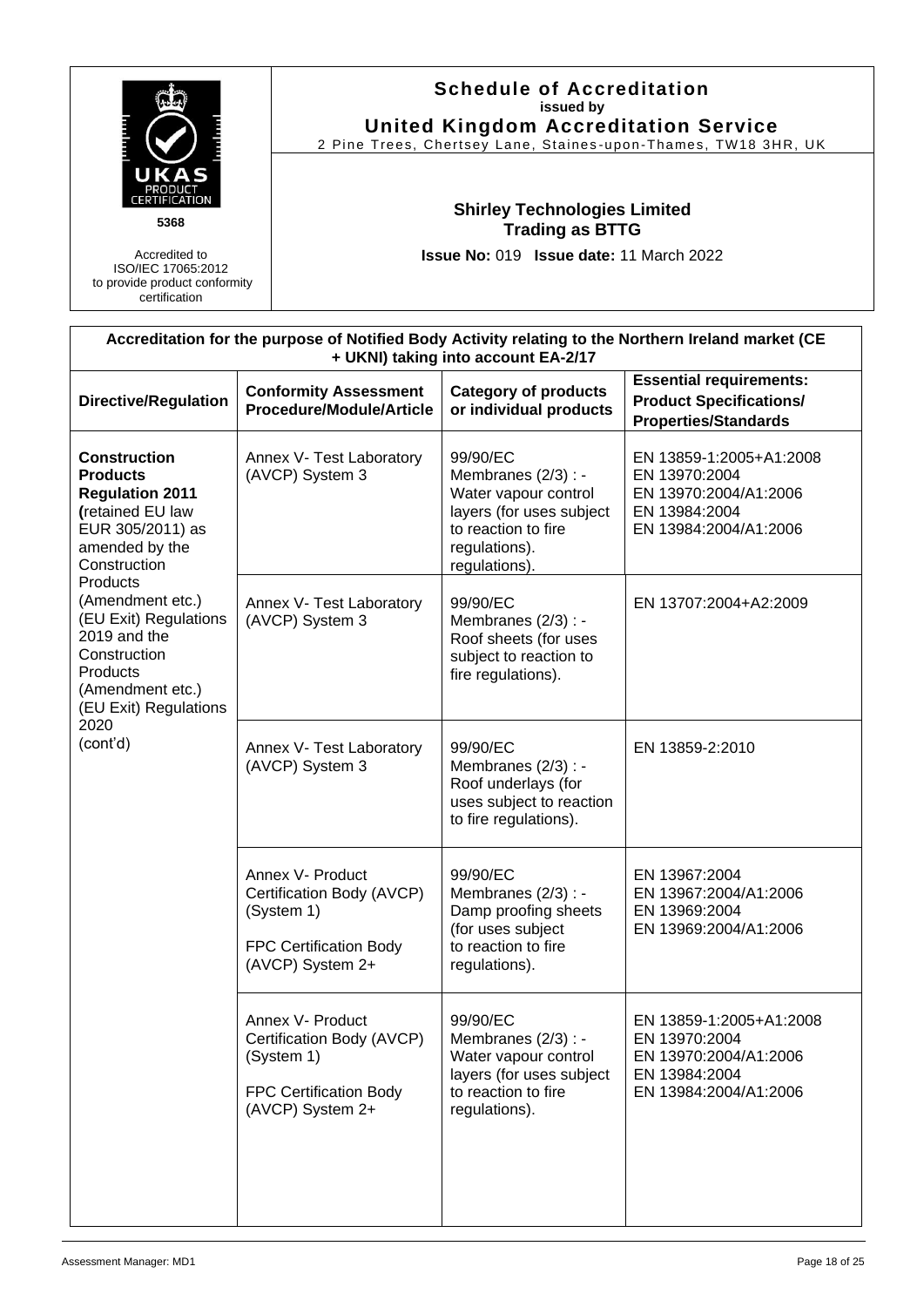| 5368                                                                                                                                                                                                                                                                                                             |  |                                                                                                                  | <b>Schedule of Accreditation</b><br>issued by<br><b>United Kingdom Accreditation Service</b>                         | 2 Pine Trees, Chertsey Lane, Staines-upon-Thames, TW18 3HR, UK                                                                                                         |
|------------------------------------------------------------------------------------------------------------------------------------------------------------------------------------------------------------------------------------------------------------------------------------------------------------------|--|------------------------------------------------------------------------------------------------------------------|----------------------------------------------------------------------------------------------------------------------|------------------------------------------------------------------------------------------------------------------------------------------------------------------------|
|                                                                                                                                                                                                                                                                                                                  |  | <b>Shirley Technologies Limited</b><br><b>Trading as BTTG</b>                                                    |                                                                                                                      |                                                                                                                                                                        |
| Accredited to<br>ISO/IEC 17065:2012<br>to provide product conformity<br>certification                                                                                                                                                                                                                            |  |                                                                                                                  | Issue No: 019 Issue date: 11 March 2022                                                                              |                                                                                                                                                                        |
|                                                                                                                                                                                                                                                                                                                  |  |                                                                                                                  | + UKNI) taking into account EA-2/17                                                                                  | Accreditation for the purpose of Notified Body Activity relating to the Northern Ireland market (CE                                                                    |
| <b>Directive/Regulation</b>                                                                                                                                                                                                                                                                                      |  | <b>Conformity Assessment</b><br><b>Procedure/Module/Article</b>                                                  | <b>Category of products</b><br>or individual products                                                                | <b>Essential requirements:</b><br><b>Product Specifications/</b><br><b>Properties/Standards</b>                                                                        |
| <b>Construction</b><br><b>Products</b><br><b>Regulation 2011</b><br>(retained EU law<br>EUR 305/2011) as<br>amended by the<br>Construction<br>Products<br>(Amendment etc.)<br>(EU Exit) Regulations<br>2019 and the<br>Construction<br>Products<br>(Amendment etc.)<br>(EU Exit) Regulations<br>2020<br>(cont'd) |  | Annex V- Product<br>Certification Body (AVCP)<br>(System 1)<br>FPC Certification Body<br>(AVCP) System 2+        | 99/90/EC<br>Membranes (2/3) : -<br>Roof sheets (for uses<br>subject to reaction to<br>fire regulations).             | EN 13707:2004+A2:2009                                                                                                                                                  |
|                                                                                                                                                                                                                                                                                                                  |  | Annex V- Product<br>Certification Body (AVCP)<br>(System 1)<br><b>FPC Certification Body</b><br>(AVCP) System 2+ | 99/90/EC<br>Membranes (2/3) : -<br>Roof underlays (for<br>uses subject to reaction<br>to fire regulations).          | EN 13859-2:2010                                                                                                                                                        |
|                                                                                                                                                                                                                                                                                                                  |  | Annex V- Test Laboratory<br>(AVCP) System 3                                                                      | 99/90/EC<br>Membranes (2/3) : -<br>Damp proofing sheets<br>(for uses subject to<br>reaction to fire<br>regulations). | EN 13967:2004<br>EN 13967:2004/A1:2006<br>EN 13969:2004<br>EN 13969:2004/A1:2006                                                                                       |
|                                                                                                                                                                                                                                                                                                                  |  | Annex V- Test Laboratory<br>(AVCP) System 3                                                                      | 99/90/EC<br>Membranes (3/3) : -<br>Roof sheets (for uses<br>subject to external fire<br>performance<br>regulations). | EN 13707:2004+A2:2009                                                                                                                                                  |
|                                                                                                                                                                                                                                                                                                                  |  | Annex V- Test Laboratory<br>(AVCP) System 3                                                                      | 99/91/EC<br>Thermal insulating<br>products (1/2)                                                                     | EN 13162:2008<br>EN 13163:2008<br>EN 13164:2008<br>EN 13165:2008<br>EN 13166:2008<br>EN 13167:2008<br>EN 13168:2008<br>EN 13169:2008<br>EN 13170:2008<br>EN 13171:2008 |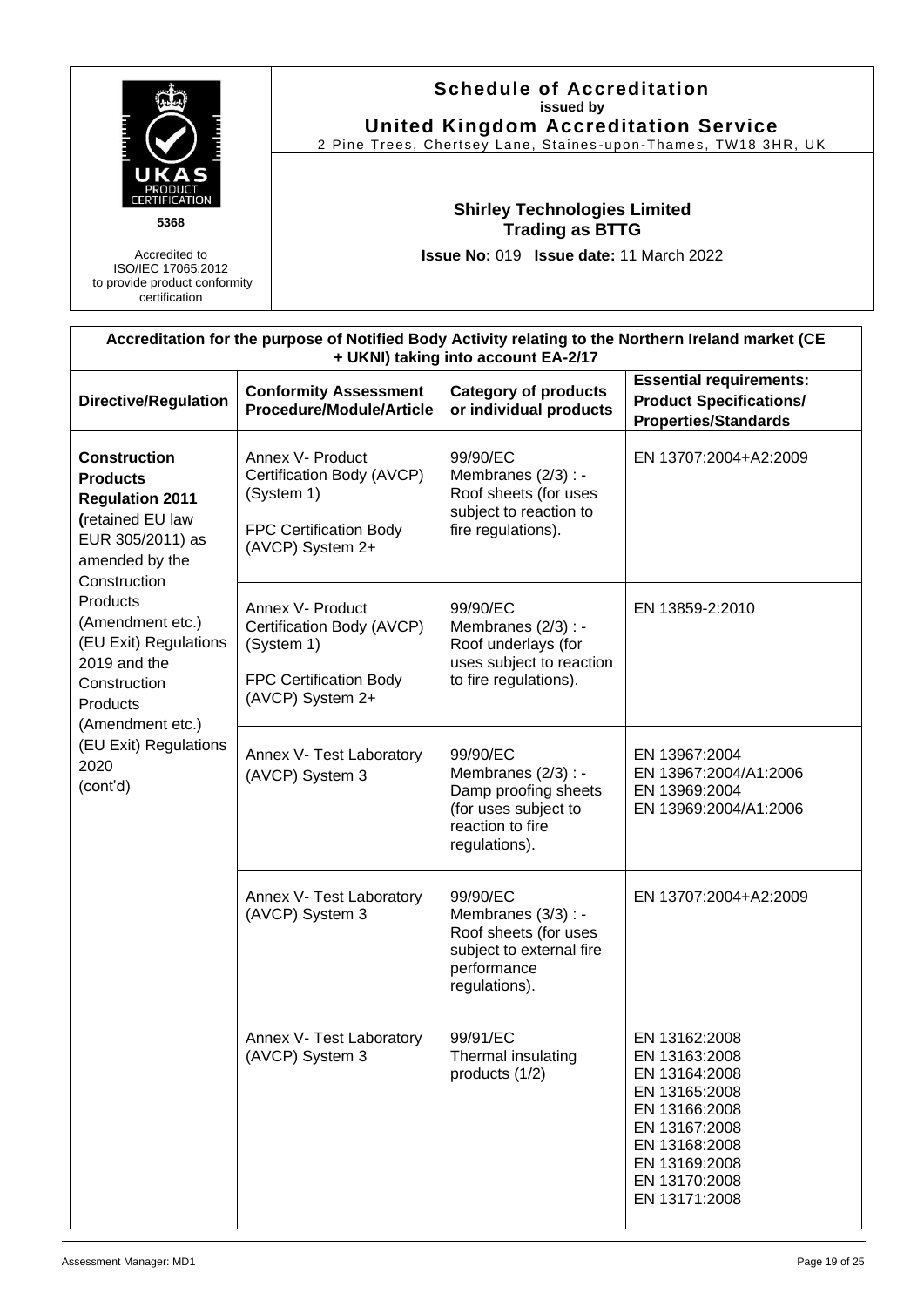| roduc<br>5368<br>Accredited to<br>ISO/IEC 17065:2012<br>to provide product conformity<br>certification                                                                                                                                                                                                           |                                                                 | <b>Schedule of Accreditation</b><br>issued by<br><b>United Kingdom Accreditation Service</b><br><b>Shirley Technologies Limited</b><br><b>Trading as BTTG</b><br>Issue No: 019 Issue date: 11 March 2022 | 2 Pine Trees, Chertsey Lane, Staines-upon-Thames, TW18 3HR, UK<br>Accreditation for the purpose of Notified Body Activity relating to the Northern Ireland market (CE  |
|------------------------------------------------------------------------------------------------------------------------------------------------------------------------------------------------------------------------------------------------------------------------------------------------------------------|-----------------------------------------------------------------|----------------------------------------------------------------------------------------------------------------------------------------------------------------------------------------------------------|------------------------------------------------------------------------------------------------------------------------------------------------------------------------|
| <b>Directive/Regulation</b>                                                                                                                                                                                                                                                                                      | <b>Conformity Assessment</b><br><b>Procedure/Module/Article</b> | + UKNI) taking into account EA-2/17<br><b>Category of products</b><br>or individual products                                                                                                             | <b>Essential requirements:</b><br><b>Product Specifications/</b><br><b>Properties/Standards</b>                                                                        |
| <b>Construction</b><br><b>Products</b><br><b>Regulation 2011</b><br>(retained EU law<br>EUR 305/2011) as<br>amended by the<br>Construction<br>Products<br>(Amendment etc.)<br>(EU Exit) Regulations<br>2019 and the<br>Construction<br>Products<br>(Amendment etc.)<br>(EU Exit) Regulations<br>2020<br>(cont'd) | Annex V- Test Laboratory<br>(AVCP) System 3                     | 99/91/EC<br>Thermal insulating<br>products (2/2)                                                                                                                                                         | EN 13162:2008<br>EN 13163:2008<br>EN 13164:2008<br>EN 13165:2008<br>EN 13166:2008<br>EN 13167:2008<br>EN 13168:2008<br>EN 13169:2008<br>EN 13170:2008<br>EN 13171:2008 |
|                                                                                                                                                                                                                                                                                                                  | Annex V- Test Laboratory<br>(AVCP) System 3                     | 99/469/EC<br>Products related to<br>concrete, mortar and<br>grout $(2/2)$                                                                                                                                | EN 1504-2:2004<br>EN 1504-4:2004<br>EN 1504-5:2004                                                                                                                     |
|                                                                                                                                                                                                                                                                                                                  | Annex V- Test Laboratory<br>(AVCP) System 3                     | 2000/245/EC<br>Flat glass, profiled<br>glass and glass-block<br>products (2/6)                                                                                                                           | EN 1096-4:2004<br>EN 12150-2:2004<br>EN 12337-2:2004<br>EN 13024-2:2004<br>EN 14178-2:2004<br>EN 1748-1-2:2004<br>EN 1748-2-2:2004<br>EN 1863-2:2004<br>EN 572-9:2004  |

 $\overline{\phantom{a}}$ 

 $\mathsf{l}$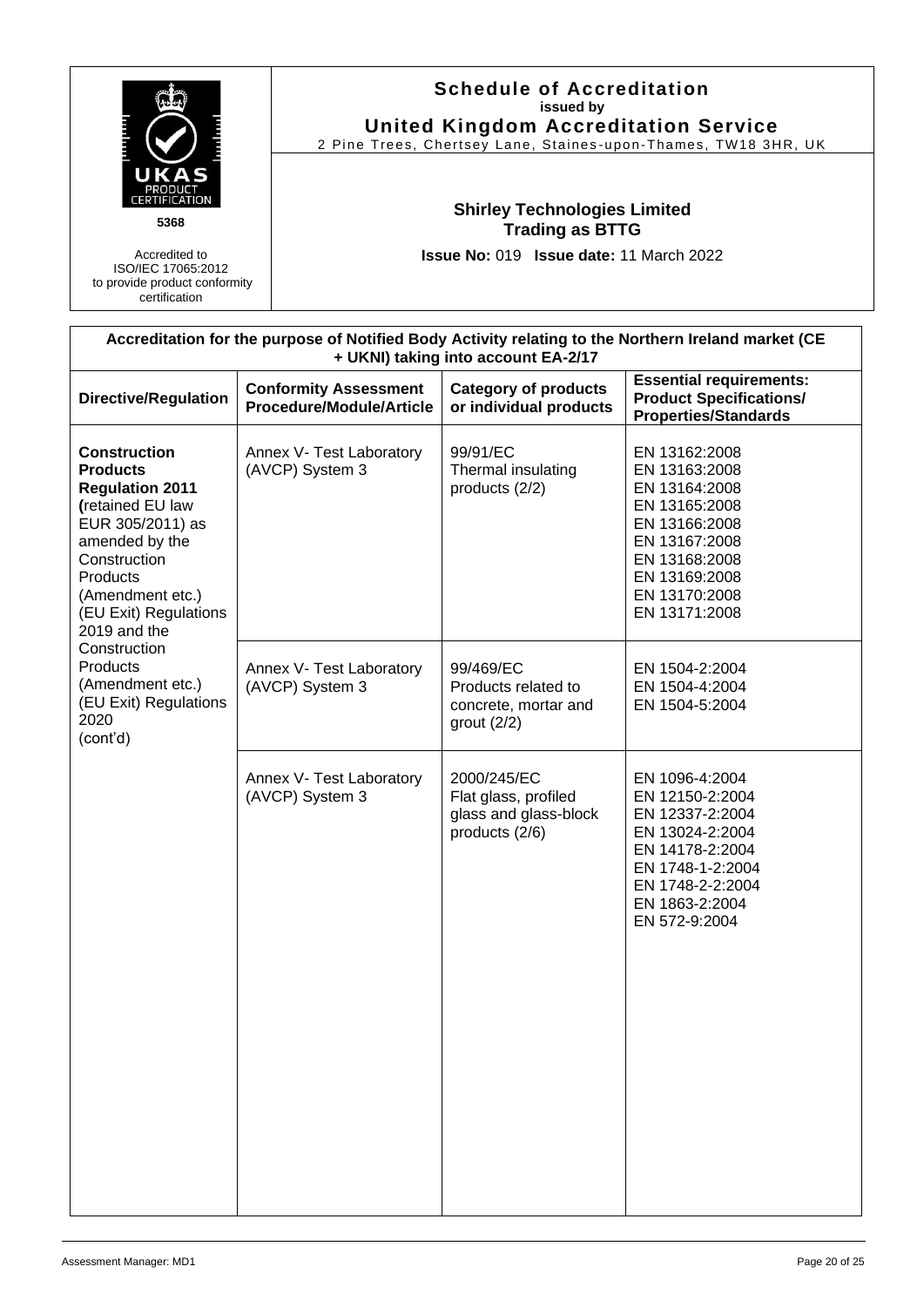| S<br>PRODUCT<br>5368<br>Accredited to<br>ISO/IEC 17065:2012<br>to provide product conformity<br>certification                                                                                               |  | <b>Schedule of Accreditation</b><br>issued by<br><b>United Kingdom Accreditation Service</b><br>2 Pine Trees, Chertsey Lane, Staines-upon-Thames, TW18 3HR, UK                                                                                                                   |                                                                                                                                                                                                                                                                                                                                                                                                                                                                                                                                                                                                                                                                                                                                                      |                                                                                                     |  |
|-------------------------------------------------------------------------------------------------------------------------------------------------------------------------------------------------------------|--|----------------------------------------------------------------------------------------------------------------------------------------------------------------------------------------------------------------------------------------------------------------------------------|------------------------------------------------------------------------------------------------------------------------------------------------------------------------------------------------------------------------------------------------------------------------------------------------------------------------------------------------------------------------------------------------------------------------------------------------------------------------------------------------------------------------------------------------------------------------------------------------------------------------------------------------------------------------------------------------------------------------------------------------------|-----------------------------------------------------------------------------------------------------|--|
|                                                                                                                                                                                                             |  | <b>Shirley Technologies Limited</b><br><b>Trading as BTTG</b><br>Issue No: 019 Issue date: 11 March 2022                                                                                                                                                                         |                                                                                                                                                                                                                                                                                                                                                                                                                                                                                                                                                                                                                                                                                                                                                      |                                                                                                     |  |
|                                                                                                                                                                                                             |  |                                                                                                                                                                                                                                                                                  | + UKNI) taking into account EA-2/17                                                                                                                                                                                                                                                                                                                                                                                                                                                                                                                                                                                                                                                                                                                  | Accreditation for the purpose of Notified Body Activity relating to the Northern Ireland market (CE |  |
| <b>Directive/Regulation</b>                                                                                                                                                                                 |  | <b>Conformity Assessment</b><br>Procedure/Module/Article                                                                                                                                                                                                                         | <b>Category of products</b><br>or individual<br>products                                                                                                                                                                                                                                                                                                                                                                                                                                                                                                                                                                                                                                                                                             | <b>Essential requirements:</b><br><b>Product Specifications/</b><br><b>Properties/Standards</b>     |  |
| <b>Personal Protective</b><br><b>Equipment</b><br><b>Regulations</b><br>(Regulation (EU)<br>2016/425) and the<br><b>Personal Protective</b><br><b>Equipment</b><br>(Enforcement)<br><b>Regulations 2018</b> |  | Module B - EUType<br>examination<br>Module C <sub>2</sub><br>Conformity to type based<br>on internal production<br>control plus supervised<br>product checks at random<br>intervals<br>Module D<br>Conformity to type based<br>on quality assurance of the<br>production process | <b>PPE Product Types:</b><br><b>Equipment Providing</b><br>Foot, Leg and Anti-slip<br>protection<br><b>Equipment providing</b><br>general body protection<br>(clothing)<br><b>Equipment providing</b><br>hand and arm<br>protection<br><b>Providing Protection</b><br><b>Against:</b><br><b>Equipment Providing</b><br>Protection against Cold<br>$[-.50 °C]$<br><b>Equipment Providing</b><br>Protection against Cold<br>[ $\text{cold} > -50$ °C]<br>[extreme cold $<$ -50 $^{\circ}$ C]<br><b>Equipment Providing</b><br>Protection against Cold<br>[extreme cold $<$ -50 °C]<br><b>Equipment Providing</b><br>Protection against Heat<br>[< 100 °C]<br><b>Equipment Providing</b><br>Protection against Heat<br>[> 100 °C and Fire and<br>Flame] | <b>Essential Health and Safety</b><br>requirements Annex II of the<br>(EU) 2016/425 Regulation      |  |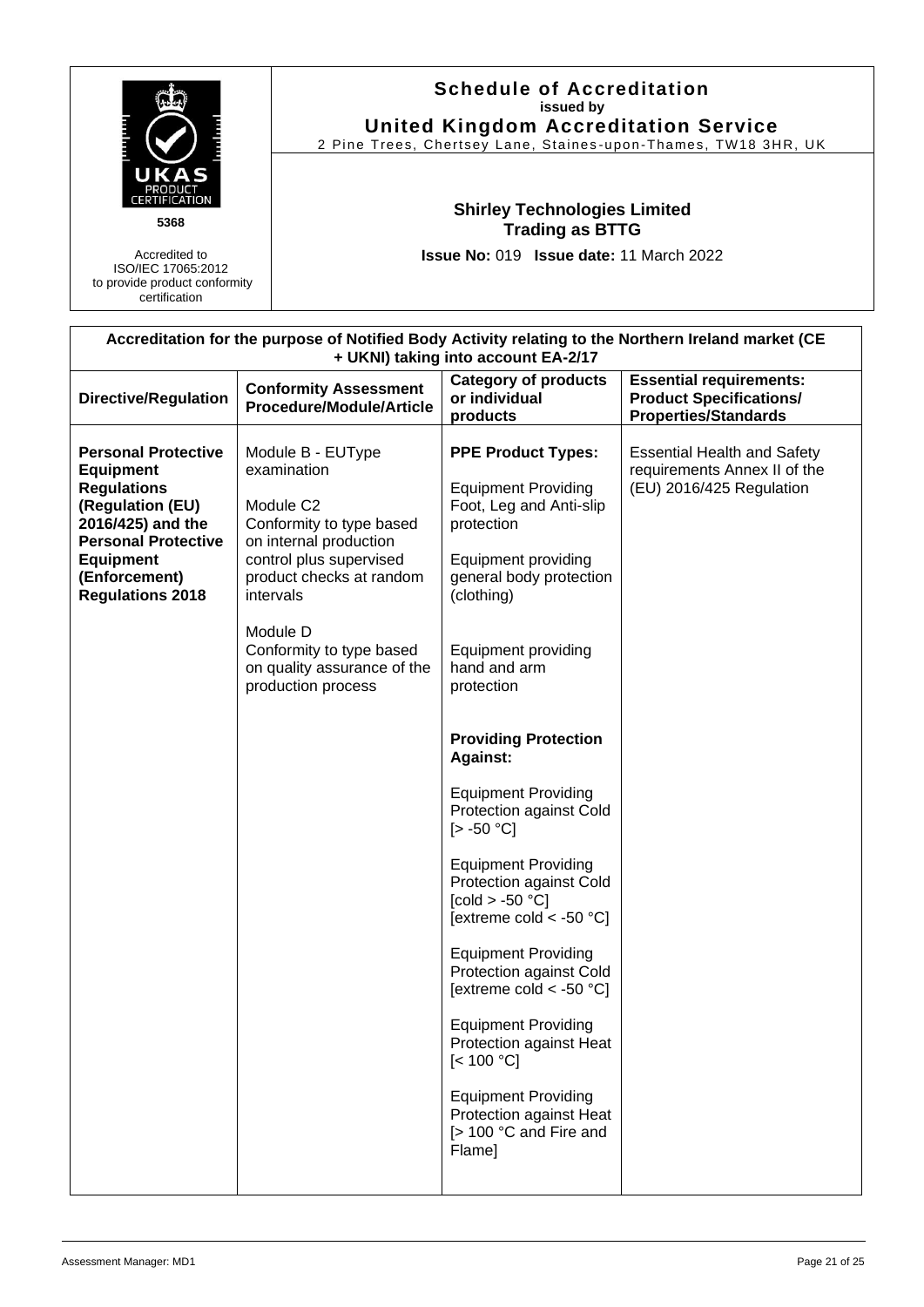|                                                                                                                                                                                                                         |                                                                                                                                                                                                                                                                                 | <b>Schedule of Accreditation</b><br>issued by                                                                                                                                                                                                                                                                                                                                                                                                                                                                                                                                                                                                                                          |                                                                                                     |  |  |  |
|-------------------------------------------------------------------------------------------------------------------------------------------------------------------------------------------------------------------------|---------------------------------------------------------------------------------------------------------------------------------------------------------------------------------------------------------------------------------------------------------------------------------|----------------------------------------------------------------------------------------------------------------------------------------------------------------------------------------------------------------------------------------------------------------------------------------------------------------------------------------------------------------------------------------------------------------------------------------------------------------------------------------------------------------------------------------------------------------------------------------------------------------------------------------------------------------------------------------|-----------------------------------------------------------------------------------------------------|--|--|--|
|                                                                                                                                                                                                                         |                                                                                                                                                                                                                                                                                 | <b>United Kingdom Accreditation Service</b><br>2 Pine Trees, Chertsey Lane, Staines-upon-Thames, TW18 3HR, UK                                                                                                                                                                                                                                                                                                                                                                                                                                                                                                                                                                          |                                                                                                     |  |  |  |
| 5368<br>Accredited to<br>ISO/IEC 17065:2012<br>to provide product conformity<br>certification                                                                                                                           |                                                                                                                                                                                                                                                                                 | <b>Shirley Technologies Limited</b><br><b>Trading as BTTG</b><br>Issue No: 019 Issue date: 11 March 2022                                                                                                                                                                                                                                                                                                                                                                                                                                                                                                                                                                               |                                                                                                     |  |  |  |
|                                                                                                                                                                                                                         |                                                                                                                                                                                                                                                                                 | + UKNI) taking into account EA-2/17                                                                                                                                                                                                                                                                                                                                                                                                                                                                                                                                                                                                                                                    | Accreditation for the purpose of Notified Body Activity relating to the Northern Ireland market (CE |  |  |  |
| <b>Directive/Regulation</b>                                                                                                                                                                                             | <b>Conformity Assessment</b><br>Procedure/Module/Article                                                                                                                                                                                                                        | <b>Category of products</b><br>or individual<br>products                                                                                                                                                                                                                                                                                                                                                                                                                                                                                                                                                                                                                               | <b>Essential requirements:</b><br><b>Product Specifications/</b><br><b>Properties/Standards</b>     |  |  |  |
| <b>Personal Protective</b><br><b>Equipment</b><br><b>Regulations</b><br>(Regulation (EU)<br>2016/425) and the<br><b>Personal Protective</b><br><b>Equipment</b><br>(Enforcement)<br><b>Regulations</b><br>2018 (cont'd) | Module B EU-type<br>examination<br>Module C <sub>2</sub><br>Conformity to type based<br>on internal production<br>control plus supervised<br>product checks at random<br>intervals<br>Module D<br>Conformity to type based<br>on quality assurance of the<br>production process | <b>Providing Protection</b><br>Against: (cont'd)<br><b>Equipment Providing</b><br>Protection against Heat<br>[< 100 °C] [> 100 °C<br>and Fire]<br>Protective Equipment<br>against Bullet wounds<br>or Knife stabs<br>Protective Equipment<br>against Electric Shock<br>Protective Equipment<br>against Electrical and<br>Magnetic Fields and<br><b>Waves</b><br>Protective Equipment<br>against Hand-held<br>Chain-saws<br>Protective Equipment<br>against Harmful<br><b>Biological Agents</b><br>Protective Equipment<br>against High-<br>pressure Jets<br><b>Protective Equipment</b><br>against lonising<br>Radiation<br>Protective Equipment<br>against Mechanical<br><b>Risks</b> | <b>Essential Health and Safety</b><br>requirements Annex II of the<br>(EU) 2016/425 Regulation      |  |  |  |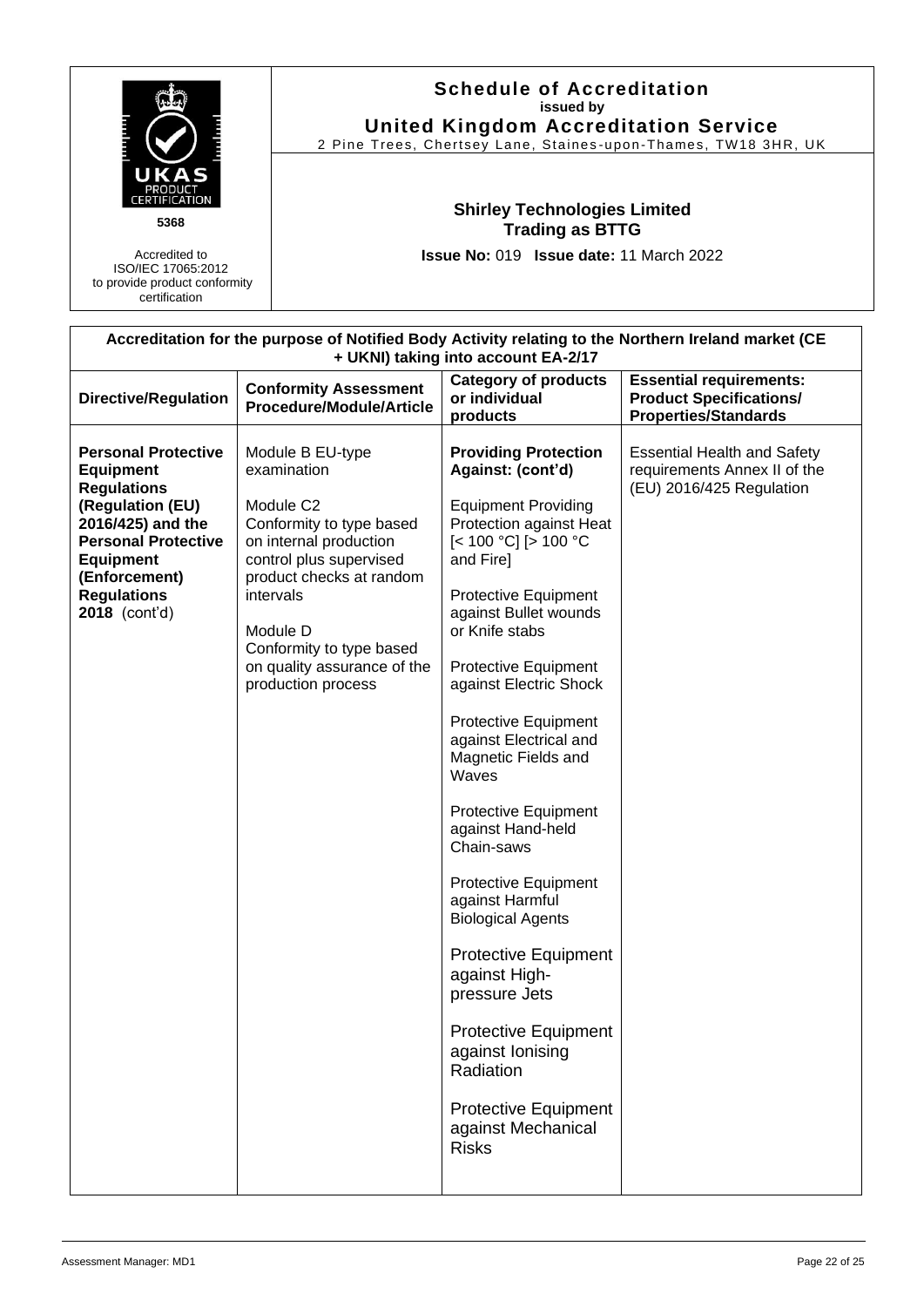| PRODUC<br>5368<br>Accredited to<br>ISO/IEC 17065:2012<br>to provide product conformity<br>certification                                                                                                                 |  | <b>Schedule of Accreditation</b><br>issued by<br><b>United Kingdom Accreditation Service</b><br>2 Pine Trees, Chertsey Lane, Staines-upon-Thames, TW18 3HR, UK                                                                                                                  |                                                                                                                                                                                                                                                                                                                                                                                                                                                                                                                                                                                                                                                                                                                                                                                         |                                                                                                     |  |
|-------------------------------------------------------------------------------------------------------------------------------------------------------------------------------------------------------------------------|--|---------------------------------------------------------------------------------------------------------------------------------------------------------------------------------------------------------------------------------------------------------------------------------|-----------------------------------------------------------------------------------------------------------------------------------------------------------------------------------------------------------------------------------------------------------------------------------------------------------------------------------------------------------------------------------------------------------------------------------------------------------------------------------------------------------------------------------------------------------------------------------------------------------------------------------------------------------------------------------------------------------------------------------------------------------------------------------------|-----------------------------------------------------------------------------------------------------|--|
|                                                                                                                                                                                                                         |  | <b>Shirley Technologies Limited</b><br><b>Trading as BTTG</b><br>Issue No: 019 Issue date: 11 March 2022                                                                                                                                                                        |                                                                                                                                                                                                                                                                                                                                                                                                                                                                                                                                                                                                                                                                                                                                                                                         |                                                                                                     |  |
|                                                                                                                                                                                                                         |  |                                                                                                                                                                                                                                                                                 | + UKNI) taking into account EA-2/17                                                                                                                                                                                                                                                                                                                                                                                                                                                                                                                                                                                                                                                                                                                                                     | Accreditation for the purpose of Notified Body Activity relating to the Northern Ireland market (CE |  |
| <b>Directive/Regulation</b>                                                                                                                                                                                             |  | <b>Conformity Assessment</b><br>Procedure/Module/Article                                                                                                                                                                                                                        | <b>Category of products</b><br>or individual<br>products                                                                                                                                                                                                                                                                                                                                                                                                                                                                                                                                                                                                                                                                                                                                | <b>Essential requirements:</b><br><b>Product Specifications/</b><br><b>Properties/Standards</b>     |  |
| <b>Personal Protective</b><br><b>Equipment</b><br><b>Regulations</b><br>(Regulation (EU)<br>2016/425) and the<br><b>Personal Protective</b><br><b>Equipment</b><br>(Enforcement)<br><b>Regulations</b><br>2018 (cont'd) |  | Module B EU-type<br>examination<br>Module C <sub>2</sub><br>Conformity to type based<br>on internal production<br>control plus supervised<br>product checks at random<br>intervals<br>Module D<br>Conformity to type based<br>on quality assurance of the<br>production process | <b>Providing Protection</b><br>Against: (cont'd)<br>Protective Equipment<br>against Non-ionising<br>Radiation<br>Protective Equipment<br>against Static<br>Compression<br>Protective Equipment<br>against Substances<br>and Mixtures which are<br><b>Hazardous to Health</b><br>Protective Equipment<br>against Vibrations<br>Protective Equipment<br>against Chemical<br>Agents<br>Protective Equipment<br>against risks arising<br>from a sports activity<br>Specialised areas of<br>competence: Protective<br>clothing against static<br>electricity<br>Specialised areas of<br>competence: Protective<br>clothing for use in<br>welding and allied<br>processes<br>Specialised areas of<br>competence:<br><b>Equipment providing</b><br>leg and foot protection<br>for firefighters | <b>Essential Health and Safety</b><br>requirements Annex II of the<br>(EU) 2016/425 Regulation      |  |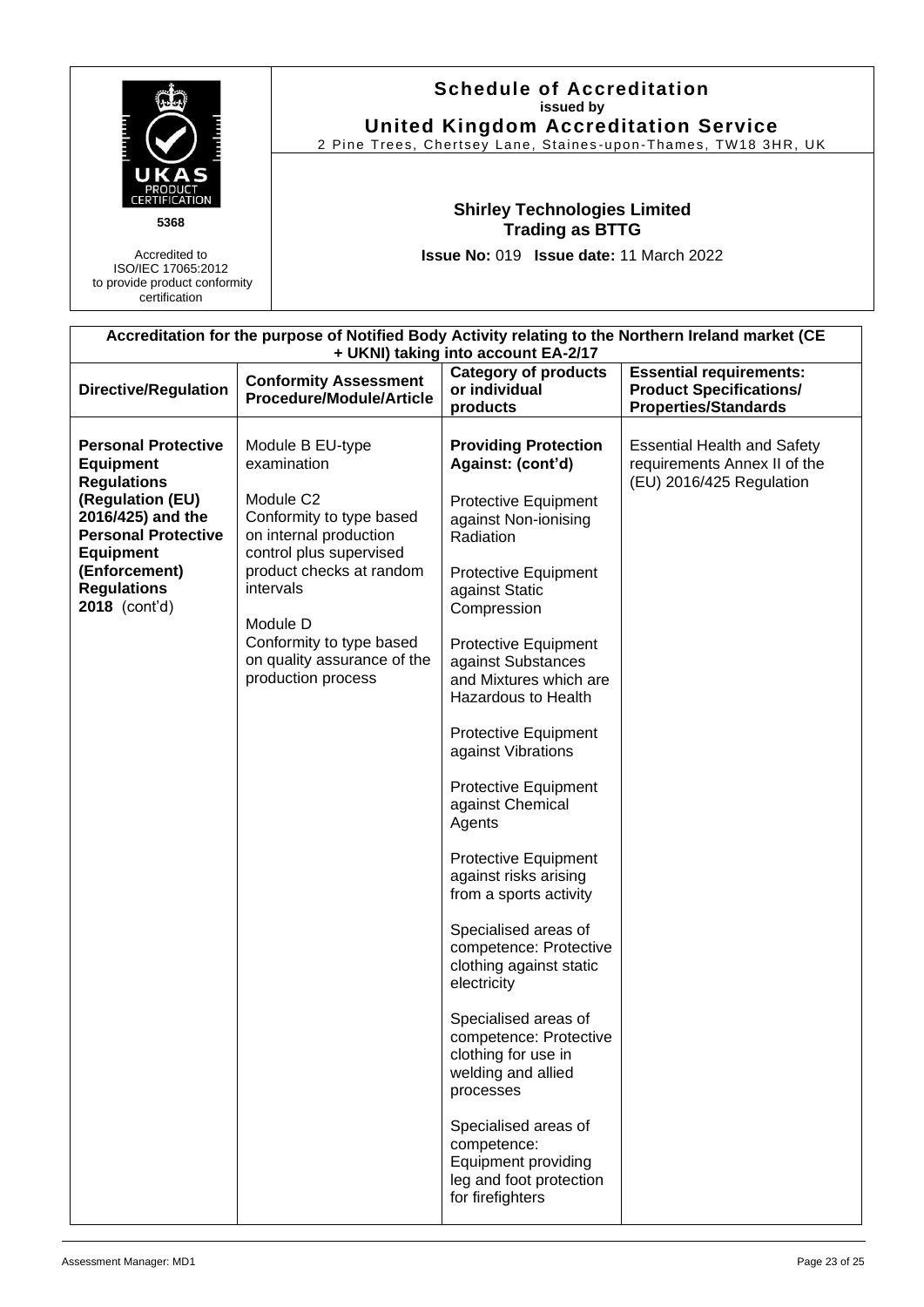|                                                                                                                                                                                                                         |  | <b>Schedule of Accreditation</b><br>issued by<br><b>United Kingdom Accreditation Service</b><br>2 Pine Trees, Chertsey Lane, Staines-upon-Thames, TW18 3HR, UK<br><b>Shirley Technologies Limited</b>                                                                           |                                                                                                                                                                                                                                                                                                                                                                                                    |                                                                                                 |  |  |  |  |
|-------------------------------------------------------------------------------------------------------------------------------------------------------------------------------------------------------------------------|--|---------------------------------------------------------------------------------------------------------------------------------------------------------------------------------------------------------------------------------------------------------------------------------|----------------------------------------------------------------------------------------------------------------------------------------------------------------------------------------------------------------------------------------------------------------------------------------------------------------------------------------------------------------------------------------------------|-------------------------------------------------------------------------------------------------|--|--|--|--|
| 5368                                                                                                                                                                                                                    |  | <b>Trading as BTTG</b>                                                                                                                                                                                                                                                          |                                                                                                                                                                                                                                                                                                                                                                                                    |                                                                                                 |  |  |  |  |
| Accredited to<br>ISO/IEC 17065:2012<br>to provide product conformity<br>certification                                                                                                                                   |  | Issue No: 019 Issue date: 11 March 2022                                                                                                                                                                                                                                         |                                                                                                                                                                                                                                                                                                                                                                                                    |                                                                                                 |  |  |  |  |
| Accreditation for the purpose of Notified Body Activity relating to the Northern Ireland market (CE<br>+ UKNI) taking into account EA-2/17                                                                              |  |                                                                                                                                                                                                                                                                                 |                                                                                                                                                                                                                                                                                                                                                                                                    |                                                                                                 |  |  |  |  |
| <b>Directive/Regulation</b>                                                                                                                                                                                             |  | <b>Conformity Assessment</b><br>Procedure/Module/Article                                                                                                                                                                                                                        | <b>Category of products</b><br>or individual<br>products                                                                                                                                                                                                                                                                                                                                           | <b>Essential requirements:</b><br><b>Product Specifications/</b><br><b>Properties/Standards</b> |  |  |  |  |
| <b>Personal Protective</b><br><b>Equipment</b><br><b>Regulations</b><br>(Regulation (EU)<br>2016/425) and the<br><b>Personal Protective</b><br><b>Equipment</b><br>(Enforcement)<br><b>Regulations</b><br>2018 (cont'd) |  | Module B EU-type<br>examination<br>Module C <sub>2</sub><br>Conformity to type based<br>on internal production<br>control plus supervised<br>product checks at random<br>intervals<br>Module D<br>Conformity to type based<br>on quality assurance of the<br>production process | <b>Providing Protection</b><br>Against: (cont'd)<br>Specialised areas of<br>competence: Protective<br>helmets for firefighters<br>Specialised areas of<br>competence: Protective<br>clothing for firefighters<br>Specialised areas of<br>competence:<br>High visibility clothing<br>Specialised areas of<br>competence: Protective<br>equipment for use in<br>potentially explosive<br>atmospheres | <b>Essential Health and Safety</b><br>requirements Annex II of the<br>(EU) 2016/425 Regulation  |  |  |  |  |